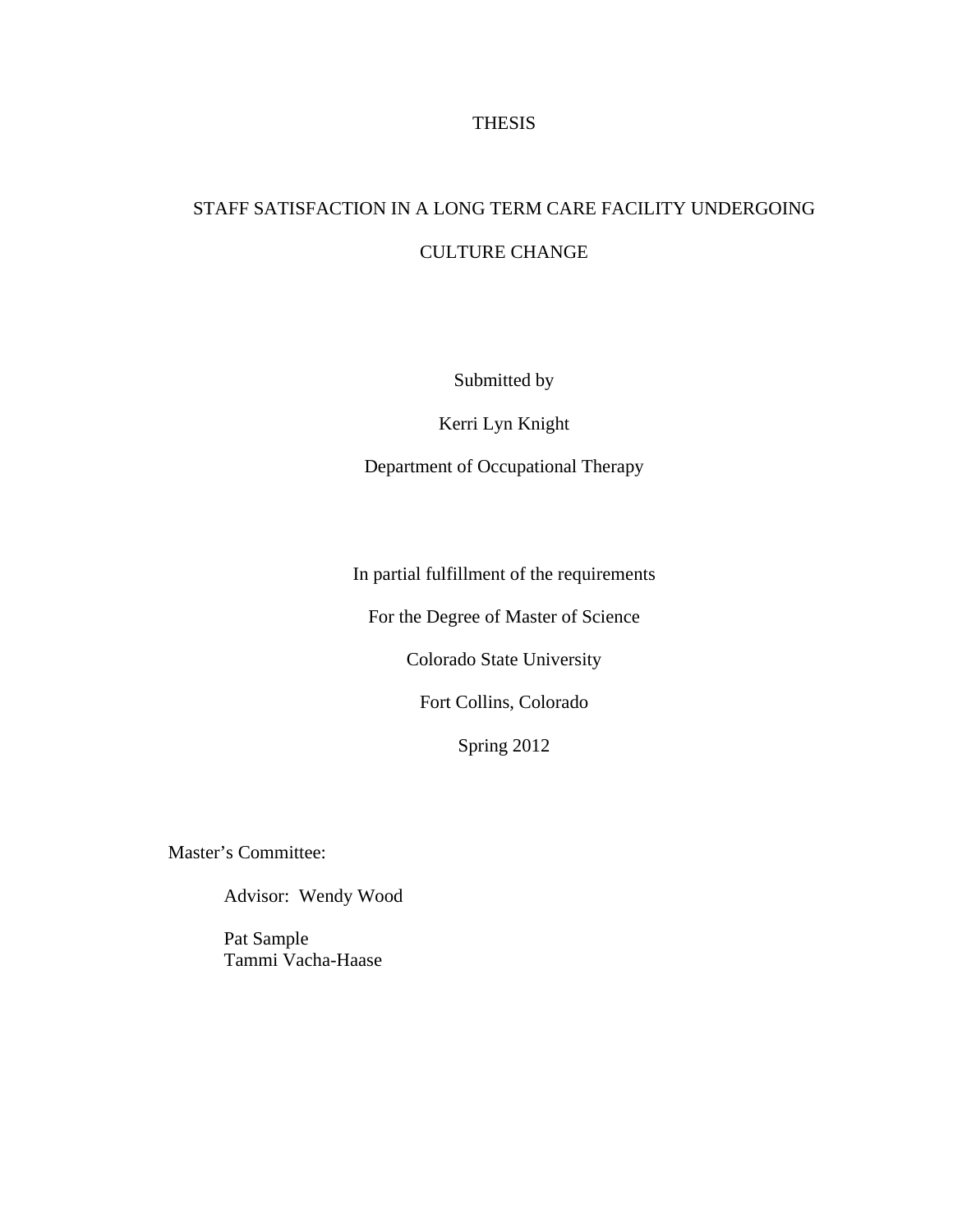Copyright by Kerri Lyn Knight 2011

All Rights Reserved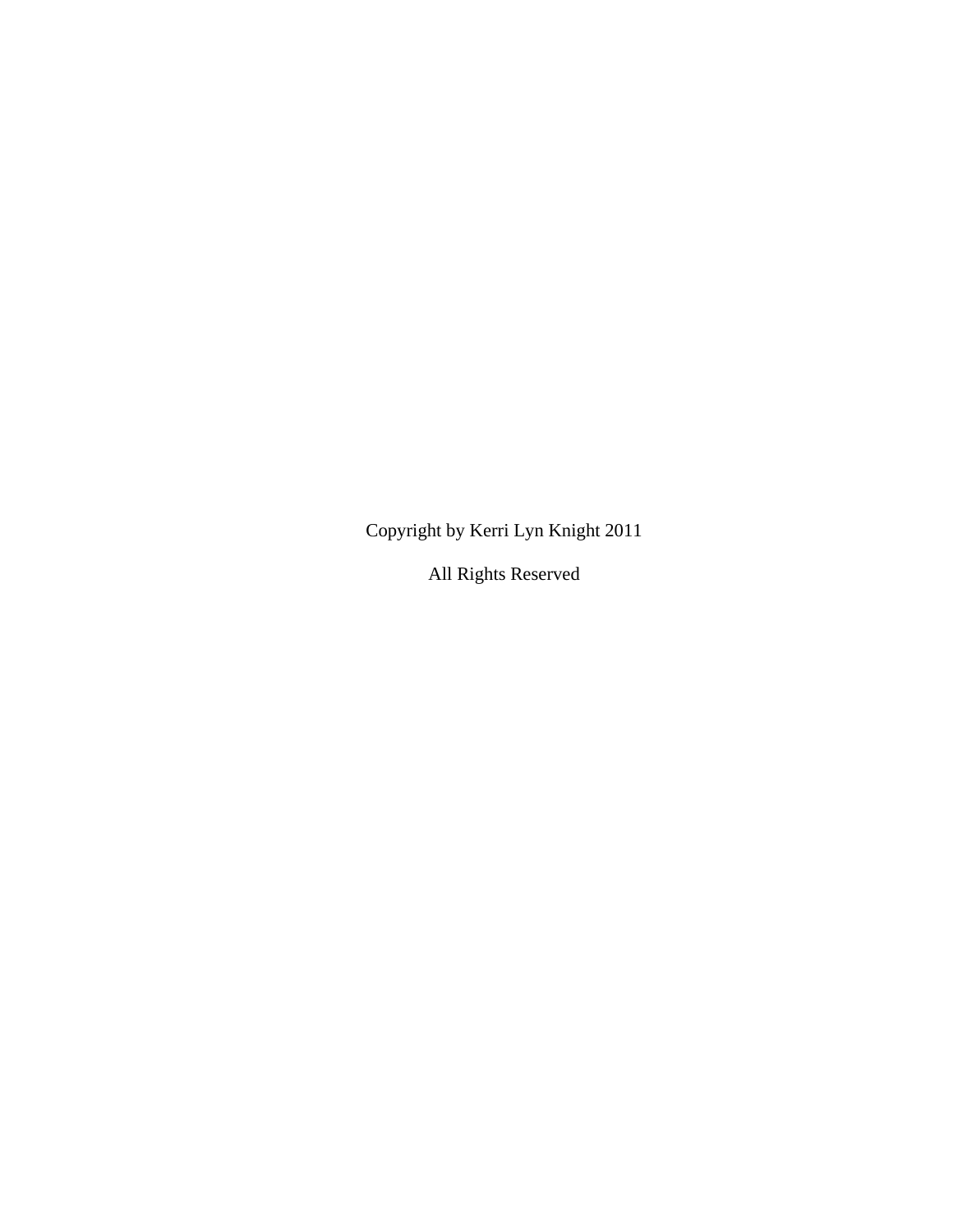## ABSTRACT

# STAFF SATISFACTION IN A LONG TERM CARE FACILITY UNDERGOING CULTURE CHANGE

 An instrumental case-study look at perceptions of staff satisfaction at a long-term care facility undergoing the process of implementing culture change reforms was presented. Participants included CNAs, RNs and LPNs, managers, and therapists and therapy aides who participated in homogeneous and heterogeneous forum group discussions. Dissatisfaction was found in the work environment, breakdown of communication, and perceptions of leadership; satisfaction was found in enforcement of accountability, successful communication, suggestions for improvement and meaningful work experiences. The main conclusion was that the opportunities for empowerment are vital to staff members' experience of satisfaction; specifically, supporting staff authority and acknowledging effort, implementing systematic communication, cultivating positive relationships, and implementing staff suggestions to optimizing psychological benefits of the work experience.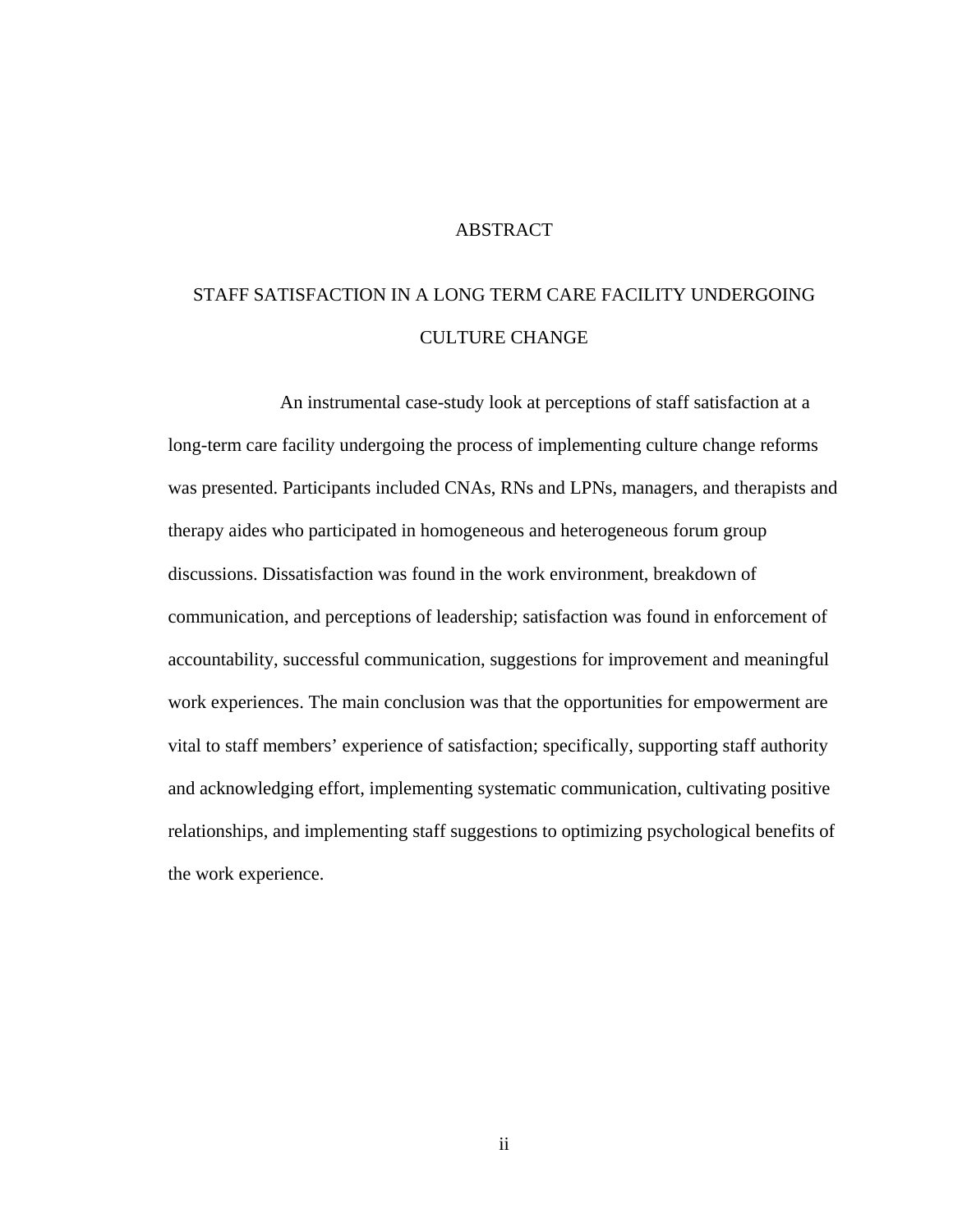## ACKNOWLEDGEMENTS

Grateful acknowledgements go out to Dr. Wendy Wood, my thesis advisor and the primary researcher of this study, without whom this accomplishment would not have been possible; Chelsea Carr, in recognition of her innumerable contributions to this publication; to student researchers Jennifer Short, Sara Metheny, Rachel Bomsta, Jennifer Howell, Kristin Kirt, Kristina Kramer, and Trisha Lacy for their efforts in coding data, and to all of the participants in this study, which has been completed in partial fulfillment of requirements for the Master of Science in Occupational Therapy degree at Colorado State University.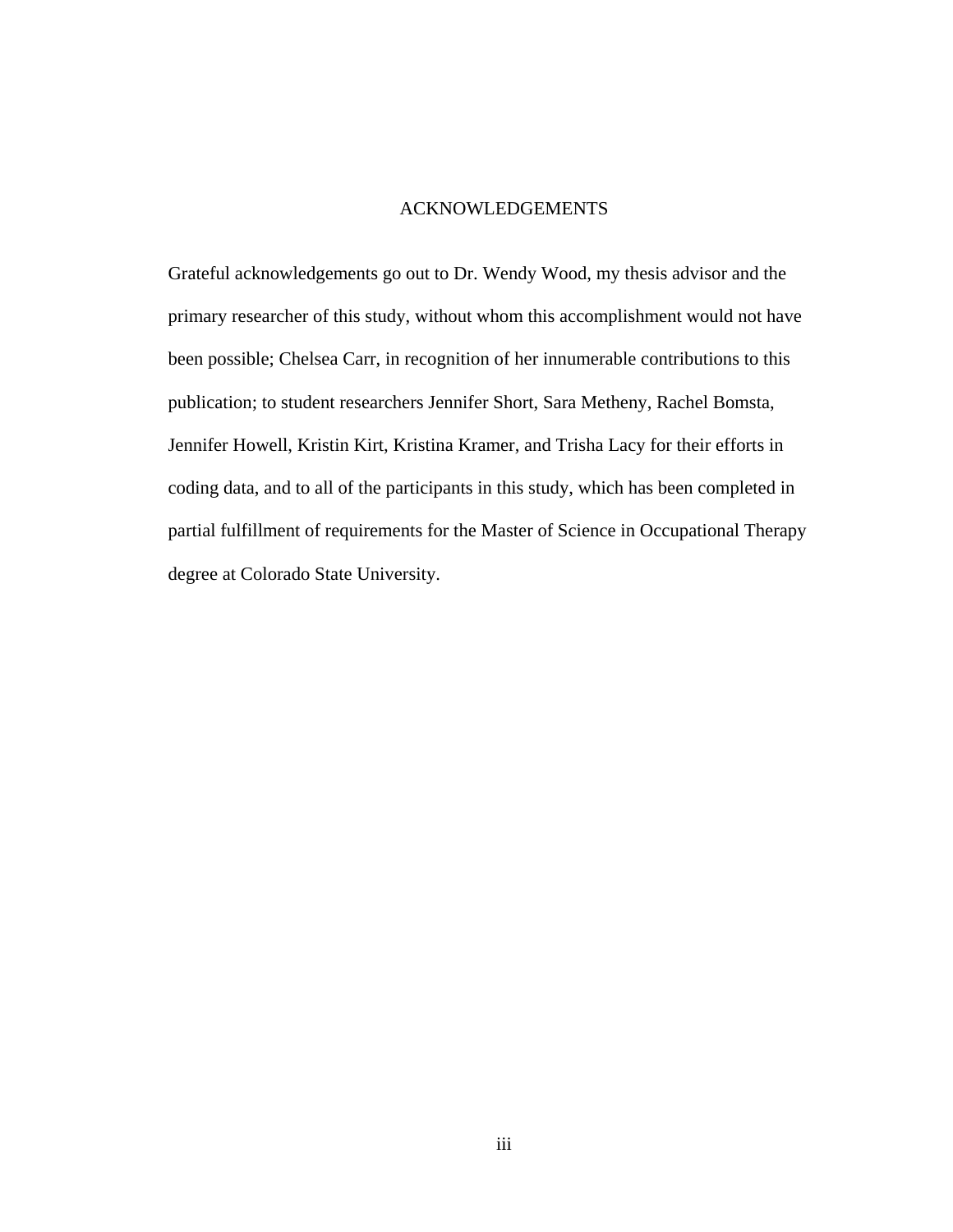## **TABLE OF CONTENTS**

| Breakdown of systematic communication leading to dearth of knowledge 18   |
|---------------------------------------------------------------------------|
| Breakdown of systematic communication leading to conflicting and hurtful  |
|                                                                           |
| Upper levels of management out of touch and lacking in genuine support 21 |
|                                                                           |
|                                                                           |
|                                                                           |
|                                                                           |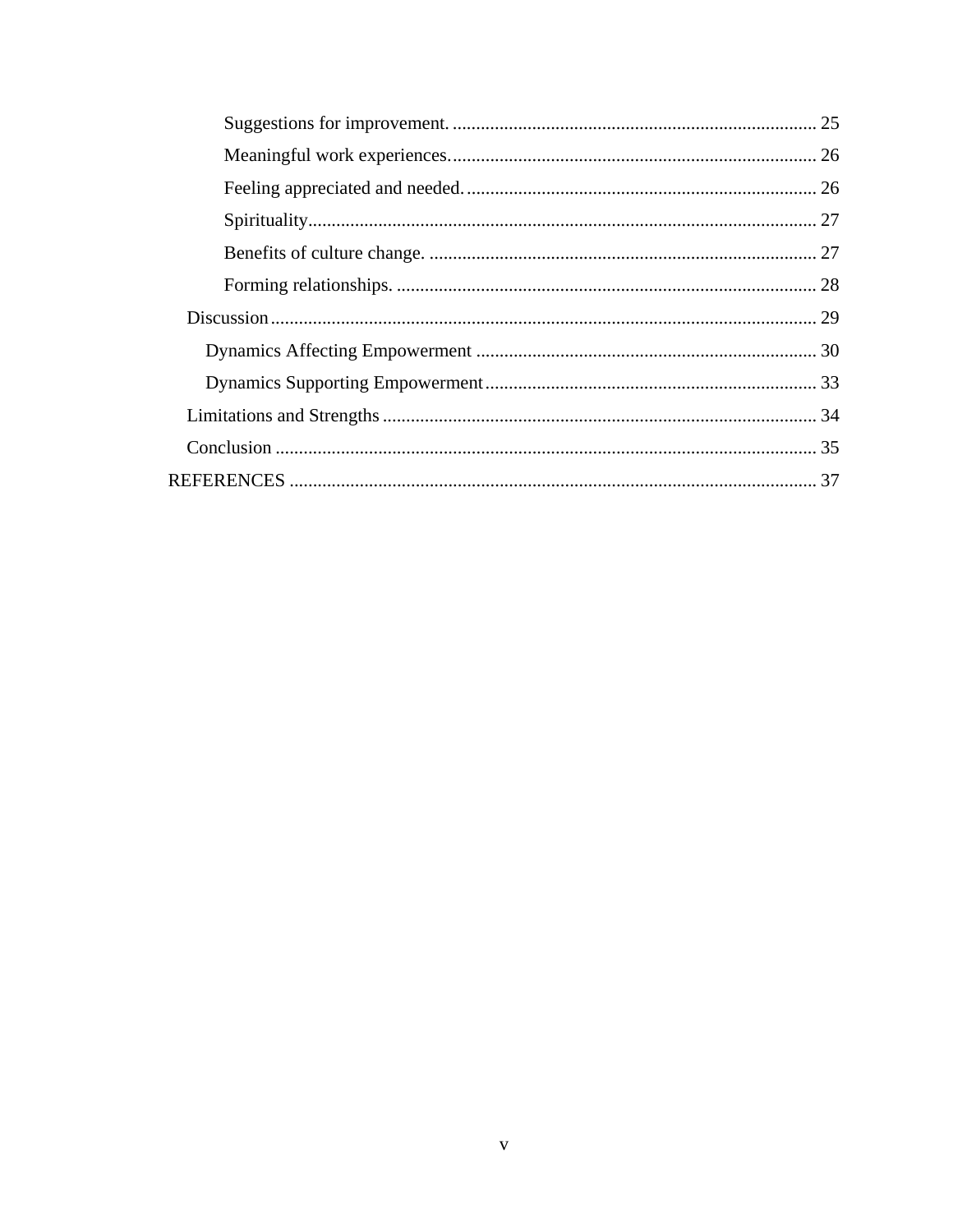#### **INTRODUCTION**

### **Staff Satisfaction in a Long Term Care Facility Undergoing Culture Change**

 "Care" is a funny word. People often wish to ensure that their aging family members receive the best *care*. They wish to ensure that they are being taken *care* of and hope to glimpse evidence that the staff members who work with them are *caring* individuals. And yet, up until recently, *care* practices utilized with older adults have had little to do with the warm, comforting connotation that naturally attaches to the word. As Engel (1977) discussed, traditionally the most prevalent paradigmatic model of care has been a biomedical model; one whose care practices have often been perceived as clinical, cold, and impersonal. This traditional model focused on eradicating disease and disability (which were viewed as largely separate from psychosocial issues); on cutting these elements out as though repairing faulty parts of a machine. While this aim was, no doubt, well intentioned, it is important to consider the cost of such a narrowly focused goal; namely, the fact that the traditional model has often come, as Haslam (2006) noted, at the expense of dehumanizing those receiving care. In order to combat issues such as the dehumanization of older adults in homes, a movement has manifested. It is called the culture change movement, and it aims to transform care practices so as to improve the well-being of older adults and focus on them as individuals; it also aims to empower staff (Brawley, 2007; Koren, 2010; Tellis-Nayak, 2007). Thus far, the amount of research undertaken in homes undergoing the process of culture change has been somewhat limited, especially in regards to staff experiences during the implementation process. To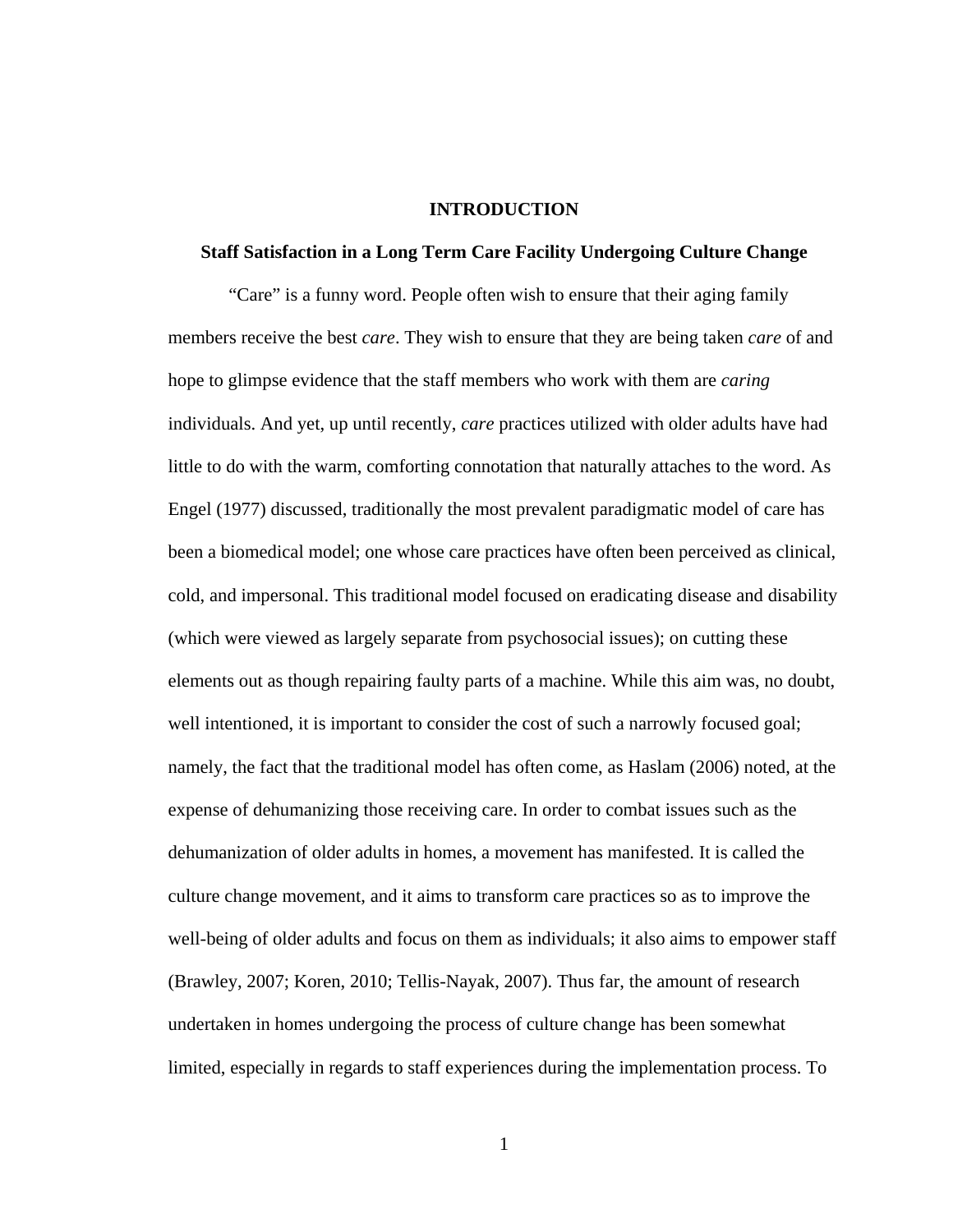address this area of need, the current study purported to examine issues of satisfaction among staff in just such a setting.

#### **Emergence of the Culture Change Movement**

The fact that dehumanizing practices have been seen under the influence of the traditional reductionist model is, sadly, unsurprising. Haslam (2006) referred to *dehumanization* as the process whereby individuals are denied those elements that set them apart as being uniquely human (either because they are part of human nature or because no other creatures share them). Haslam discussed how in traditional medicine dehumanizing practices were perpetuated, among other ways, through the objectification of individuals whose "…agency and autonomy are neglected" (p. 253). In other words, the habit of overlooking people's abilities to exert power to make things happen (agency) as well as their independence in making their own decisions (autonomy) made it possible to strip away individuality and humanity.

Dehumanizing practices have also helped to create the problem of excess disability and ignored quality of life issues. *Excess disability* refers to the manifestation of symptoms of disability that go beyond what can be explained by the actual disabling condition (Larson, Buchner, Uhlmann, & Reifler, 1986). Excess disability is a common issue faced by older adults with dementia (Wells & Dawson, 2000). As Wells and Dawson suggested, excess disability is especially likely to occur if caregivers view the trajectory of the disease in a pessimistic light and accordingly do things for older adults that they are capable of doing for themselves. *Quality of life*, on the other hand, is a construct referring to a variety of aspects which comprise an individual's subjective experience of general well-being and satisfaction with life (Kane, 2001). Kane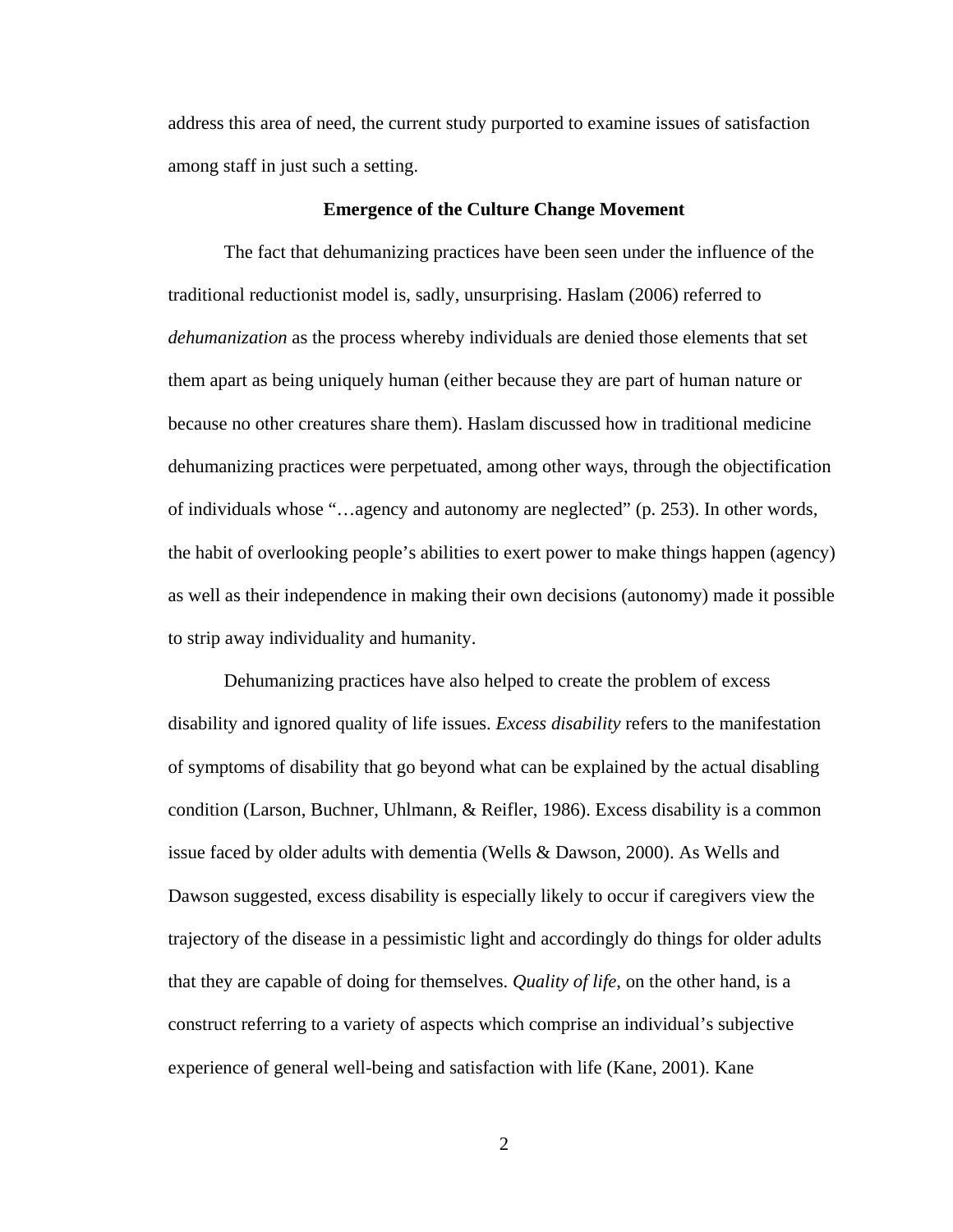conceptualized quality of life dimensions that included, but were not limited to, *functional competence*, or being as independent as one wishes to be in accordance with personal capacities; *meaningful activity*, or doing things that hold value; and *relationships*, or connections to others. Though it may seem intuitive that the quality of life construct would hold intrinsic meaning to us as humans, Kane has suggested that traditional care practices under the medical model have viewed it simply as an afterthought due to policies that place a greater emphasis on safety than on quality of life.

While the traditional model of care may lend itself to dehumanizing care practices, excess disability, and lack of attention to quality of life issues, awareness of these concerns has grown. Approximately 30 years ago Engel (1977) declared that the medical model's narrow approach to care was not necessarily the most effective one; that the need for something different, something positive and holistic that did not disregard the patient had become unavoidable. As time has passed, support for his position has grown ever stronger. Momentum has built around the realization that the person with dementia, rather than the diagnosis, should be at the forefront of care practices (Kitwood, 1997). This continually expanding movement toward better care practices to enhance quality of life for older adults (Kane, 2001), and to empower staff to act on the needs of the residents (Koren, 2010) has been labeled "culture change."

#### **The Application of Culture Change to Residents and Staff**

The *culture change* reform started out as a grassroots effort and has become a national movement in the United States dedicated to revolutionizing both philosophies and practices regarding the care of older adults (Brawley, 2007). This movement aimed to spark a shift from the medical model of care to one that was more home-oriented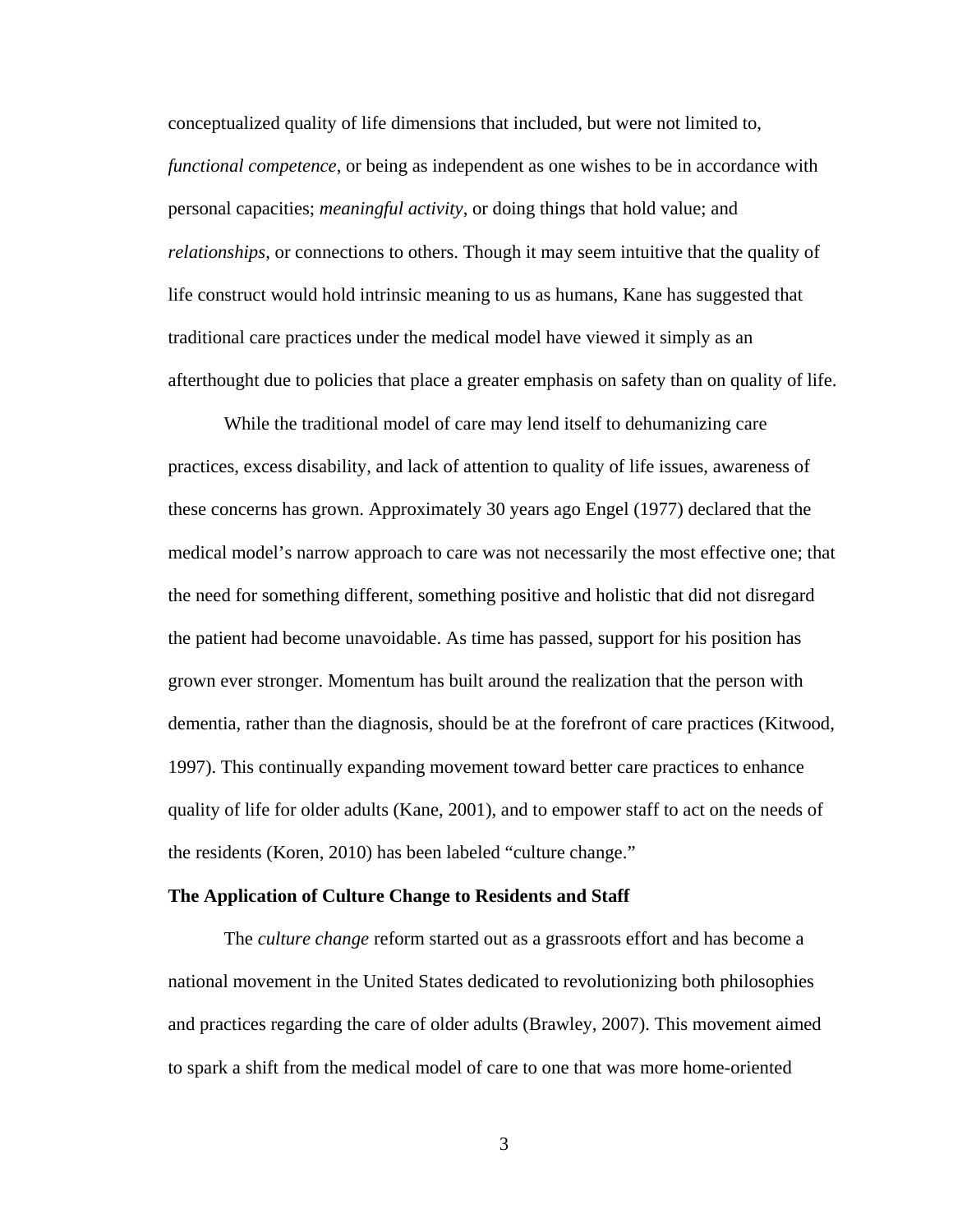(Koren, 2010). In an effort to tackle the care practices that led to dehumanization and insufficient support of people's capacities (in other words, excess disability), the culture change movement strove to achieve an improved quality of life (Brawley, 2007; Koren, 2010). More recently, the focus of the culture change movement has been expanded to include the satisfaction and empowerment of staff who work to provide care to older adults (Brawley, 2007; Koren, 2010). Some demonstration of this shift is provided by the fact that, while terminology used in the culture change movement has referred, sometimes interchangeably, to 'person centered' or 'resident-directed' care, Tellis-Nayak (2007) suggested that the term 'person centered care' may be more appropriate as it includes not only the well-being of the older adult, but of the family, managers, and staff surrounding the elder as well.

As quality of life constitutes a main emphasis within the culture change movement, ability focused and person centered care practices have emerged as two means through which these issues can be promoted. The aim of *ability focused* care is to ensure that older adults are given every opportunity to use *retained skills*, the capabilities that they continue to possess (Wells & Dawson, 2000; Wells, Dawson, Sidani, Craig, & Pringle, 2000). One of the most lauded benefits of ability focused care is the fact that it has been shown to reverse and prevent excess disability (Dawson, Kline, Wiancko, & Wells, 1986; Rogers, Holm, Burgio, Hsu, Hardin, & McDowell, 2000) because routine employment of retained skills allows these skills to last longer (Dawson, et al., 1986) and prevents them from falling into needless decay. Wood, Womack, and Hooper (2009) found that older adults who spent their time daily using retained skills to prevent excess disability appeared to experience an improved quality of life.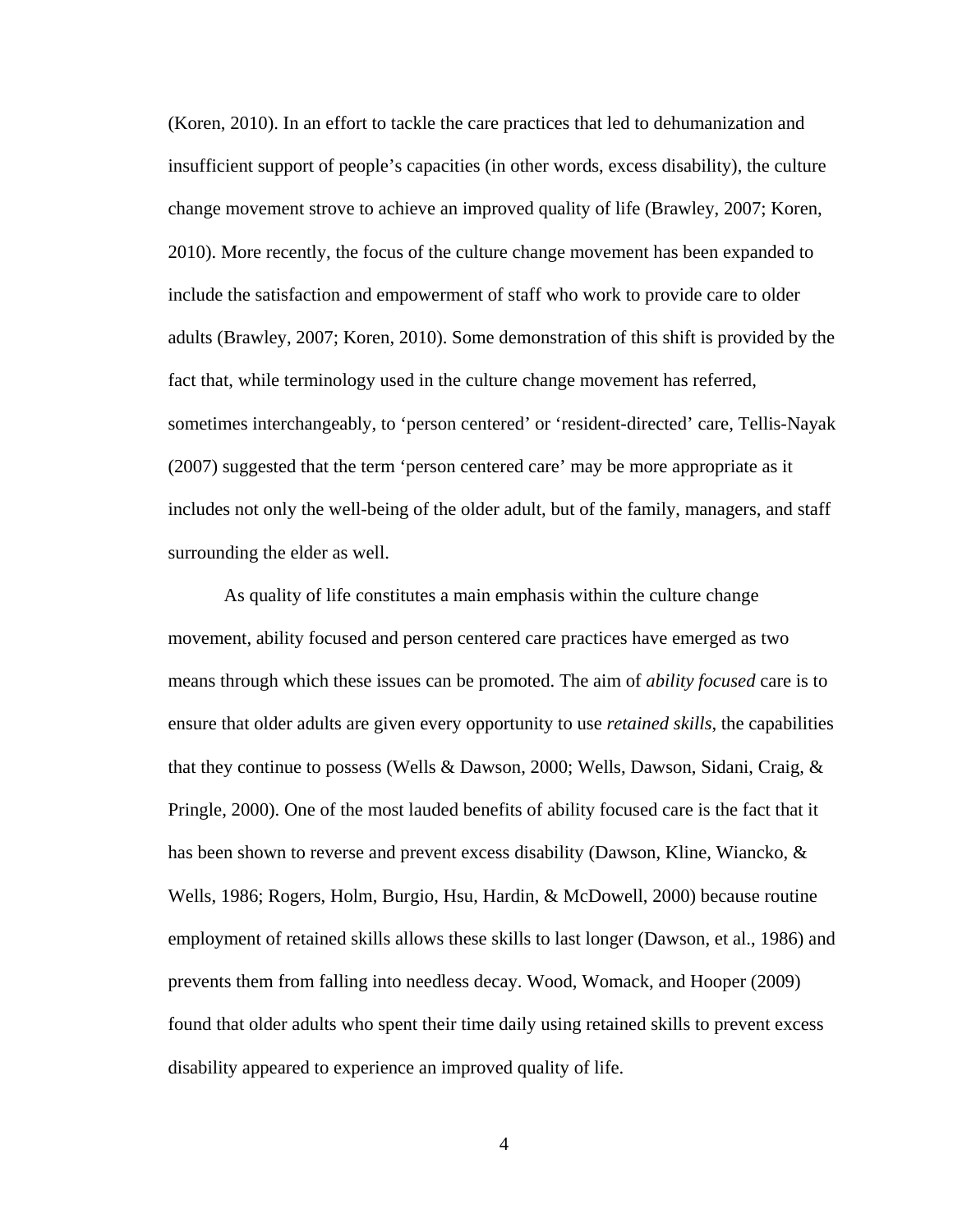Ability focused care also helps to *empower* residents, which, according to McKnight (1985), means placing the locus of control concerning the individual's health within that individual and not in the hands of a manipulating outside force (such as the medical institution). Duncan-Myers and Huebner, (2000) found a positive correlation between quality of life and an increase in personal control in daily life for individuals in long term care homes, getting at Kane's (2001) quality of life dimension of *autonomy/choice*, which has to do with making choices on one's own behalf. Because autonomy/choice placed the locus of control in the hands of the individuals, allowing them to act on their own behalves, such as staff who are empowered to implement person centered and ability focused care practices within a long term care setting, this dimension spoke to empowerment as well and bridges to staff and residents alike. Ability focused care provides people autonomy, choice, and empowerment because it is concerned with providing opportunities for individuals to use their own capabilities, make decisions, and exert personal control over their own destinies. These benefits have implications for both residents and staff.

Along with ability focused care, *person centered* care has been found to resonate with the culture change movement, and again applies to older adults as well as to staff providing care. Person centered care is custom designed for each individual in a context of respect for the intrinsic value that people have, simply by nature of their being human, which, according to Kitwood (1997), is enough to afford the right to give and receive trust, recognition, and respect. In this way, person centered care addresses people's dignity. Person centered care effectively combats the depersonalizing practices of the traditional model and addresses Kane's (2001) quality of life dimension regarding the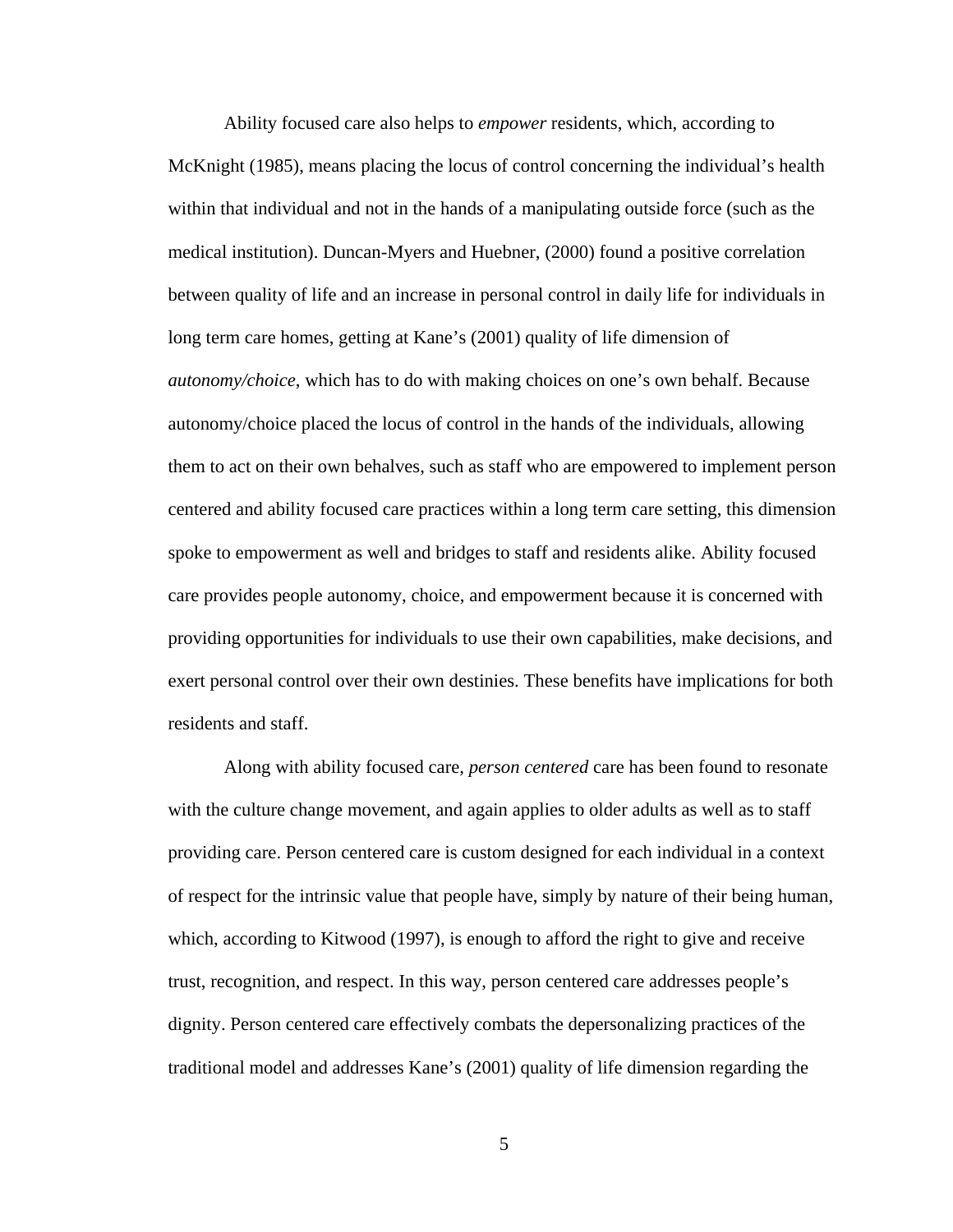establishment of relationships. Koren (2010) discussed "consistent assignment," where the same staff members and older adults were assigned to each other so that they could establish a rapport, like a family. This was provided as an example of how person centered care fostered relationships between staff and older adults. Koren also pointed out that because person centered care recognizes staff members, goals such as ending the hierarchical structure of power and providing staff on the front lines more authority over work environments were also considered to be manifestations of person centered care.

## **Staff Considerations**

Staff members working in long term care may be satisfied with some aspects of their work, but they have simultaneously met with many challenges. Instability and high turnover have consistently plagued long term care homes. In light of Adams' and Bond's (2003) findings that, among other things, staff stability is positively correlated with "…degree of cohesion amongst nurses and improved ability to cope with ward workload" (298), it seems prudent that issues affecting staff be taken seriously. The importance of cohesion among staff highlights the need for safe interpersonal communication at care facilities. Communication from other sources, including management, also needs to be taken into consideration. Bowers, Esmond, and Jacobson (2003) found that in order to put an end to staff turnover, consistency between what is touted in rhetoric and what is actually carried out in practice is crucial. In other words, communicated rules and goals should be followed. Taking into account issues that affect the satisfaction of staff is imperative; especially in light of research that has shown that the satisfaction of the residents is positively linked with employee satisfaction (Studer, 2004).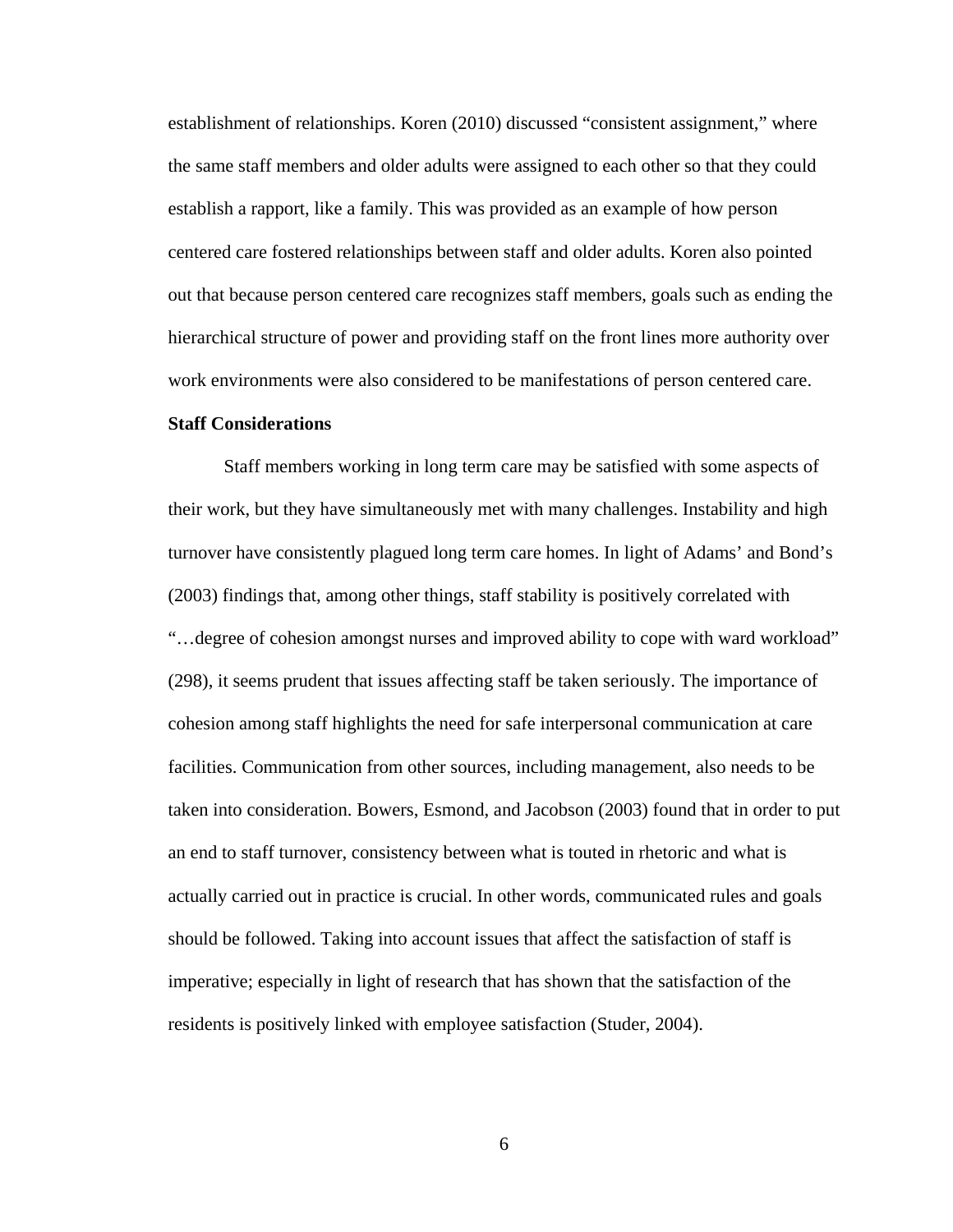Given the transition between paradigms, current considerations of staff satisfaction must take into account the effects of culture change and its somewhat nebulous mechanism of action. While many applaud the spirit of empowerment and reform embedded within the movement, there remains much confusion and ambiguity surrounding the actual implementation of such a shift (Kane, 2001; Moles, 2006; Tellis-Nayak, 2007). On a very basic level, staff are unsure of how, exactly, "culture change" translates into concrete, day-to-day actions. Although extensive research of employee satisfaction and dissatisfaction exists *prior* to the implementation of culture change reform, few studies have explored the experiences of employees in long term care homes that are actually implementing reforms. Drawing attention to potential pitfalls and successes that affect employees' satisfaction during the process of reform may prove useful in helping managers and front line staff alike implement smoother transitions. The present study consequently aimed to investigate issues pertaining to the satisfaction of staff members in a long term care home that was actively undergoing the process of implementing culture change. The following research questions were intended to elicit information that could be of value to other facilities undergoing similar change processes: 1) What are staff perceptions of satisfaction in a long term care facility undergoing culture change? 2) What factors appear to influence these perceptions?

## **Method**

#### **Research Approach**

This qualitative instrumental case study focused on issues of staff satisfaction using a subset of data from a larger study. The purpose of the larger study was to create and research the effectiveness of an educational program for staff members in one long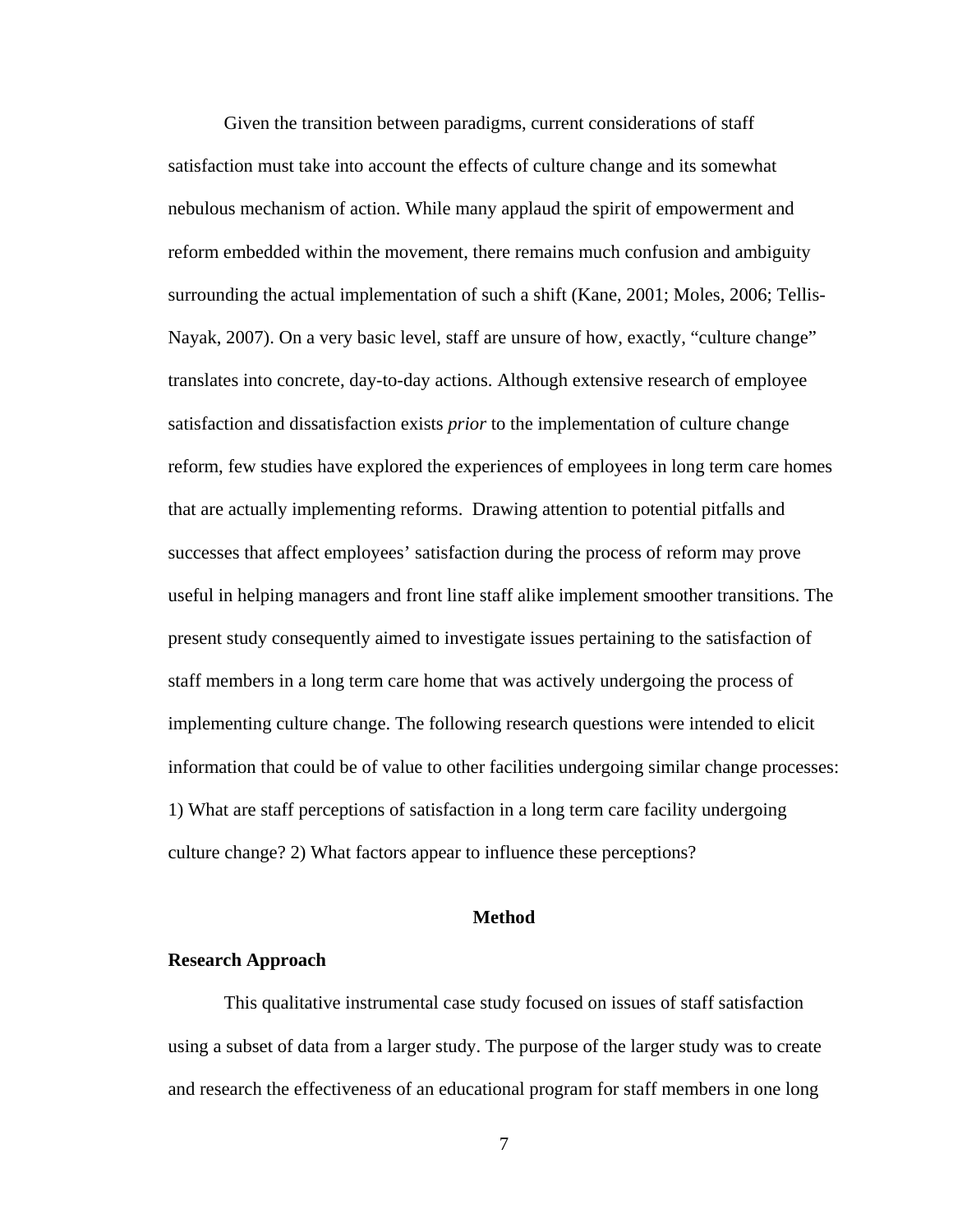term care facility aimed at optimizing ability focused and person centered care practices and increasing workplace competencies and satisfaction. The *instrumental* case study method was used. Thus the long term care facility that constituted the study's case was employed as a backdrop in order to highlight and shed understanding on more universal principles and concerns that took the starring role (Stake, 2000): specifically , staff education (larger study) and staff satisfaction (current analysis) in context of the implementation of culture change reforms. The subset of data analyzed herein was considered within a larger constructivist paradigm. As a result, findings were interpreted from a perspective that views truth as being subjective and collaboratively constructed, and where more than one reality exists (Denzin & Lincoln, 2000).

## **Site Selection**

The executive director of Sun Ranch (a pseudonym) invited the principal investigator of this study to develop and study staff training approaches related to person centered and ability focused care. Sun Ranch was a long term care facility run by a national, religiously affiliated not-for-profit organization. The facility had earned a 'Best Practices Award' due to its reputable efforts to offer activities to residents that catered to their abilities, needs, and interests. Sun Ranch's Alzheimer's Special Care Unit had been recognized nationally for having taken steps to implement practices which reflected the spirit of the culture change movement. The study was approved by Sun Ranch and its umbrella organization, as well as by the Human Research Review Committee (HRRC) of the School of Medicine at the University of New Mexico (UNM).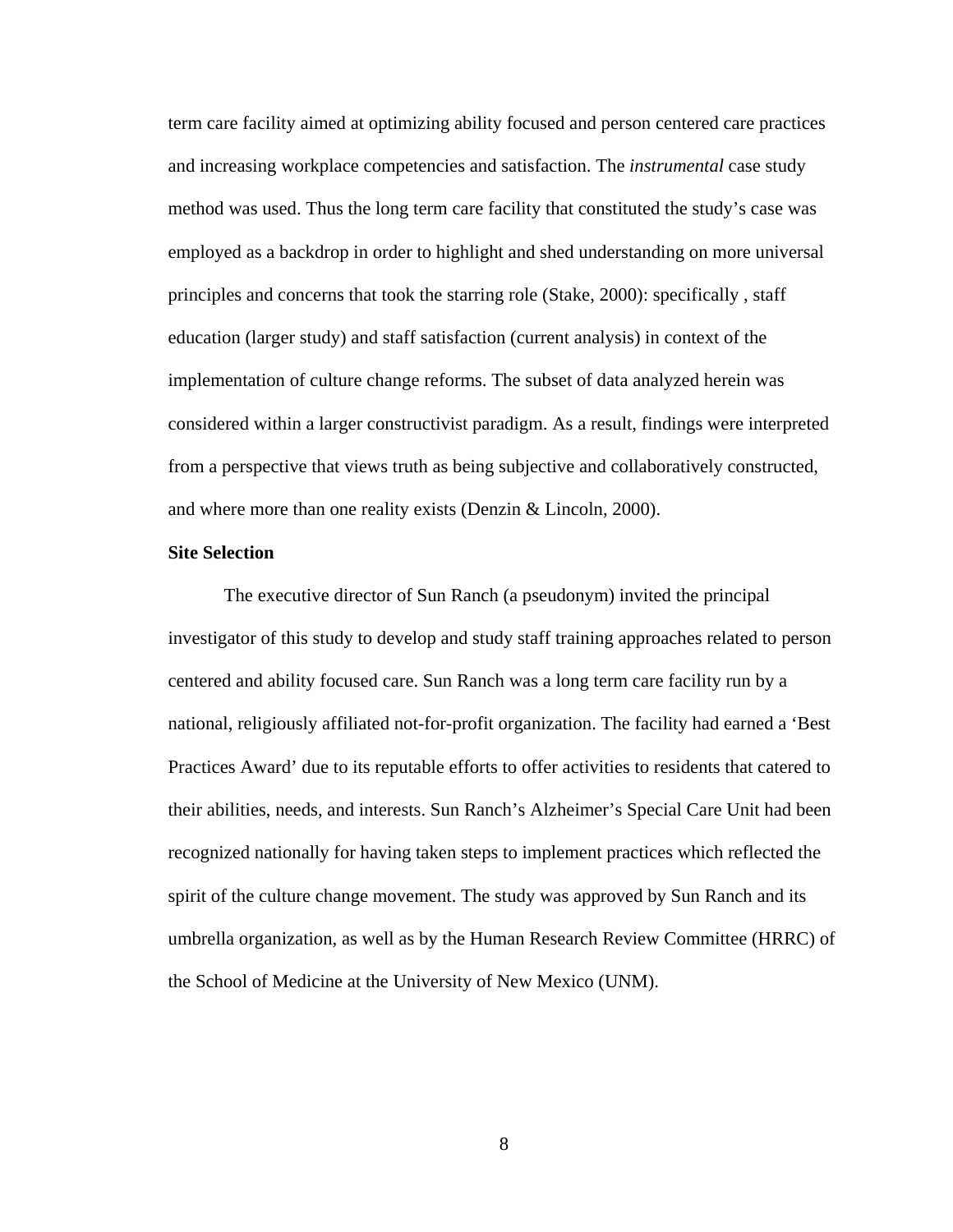## **Participants**

Thirty-two employees participated in this study, representing 32 percent of all Sun Ranch employees (Table 1). A roughly equal number of participants worked during the two daytime shifts. There were no participants from the nighttime (i.e., 11 PM to 7 AM) shift.

| Participants                                                                                                                                                                        | n  |
|-------------------------------------------------------------------------------------------------------------------------------------------------------------------------------------|----|
| <b>Executive Director</b>                                                                                                                                                           |    |
| Certified nursing assistants (CNAs)                                                                                                                                                 | 9  |
| Registered nurses (RNs) and licensed practical nurses (LPNs)                                                                                                                        | 6  |
| Mangers including nursing supervisors, the staff development coordinator, and<br>directors of nursing (DONs) and rehabilitation                                                     | 10 |
| Rehabilitation and activity therapists, including occupational therapists, physical<br>therapists, a speech and language pathologist, wellness and activity therapists and<br>Aides | 6  |

#### **Table 1. Description of study participants.**

To be included in the study, employees of Sun Ranch a) must have worked at the facility for at least six months, and b) must not have faced disciplinary action in the past twelve months. Participants were excluded if they did not speak English. All participants signed informed consent forms approved by UNM's HRRC prior to their participation.

## **Data Collection**

An individual audio-taped interview of 60 minutes duration was conducted with the Executive Director. All additional data were collected within the context of homogenous and heterogeneous forums in which the Executive Director did not participate. Audio recordings were taken of the 60 to 90 minute homogenous forum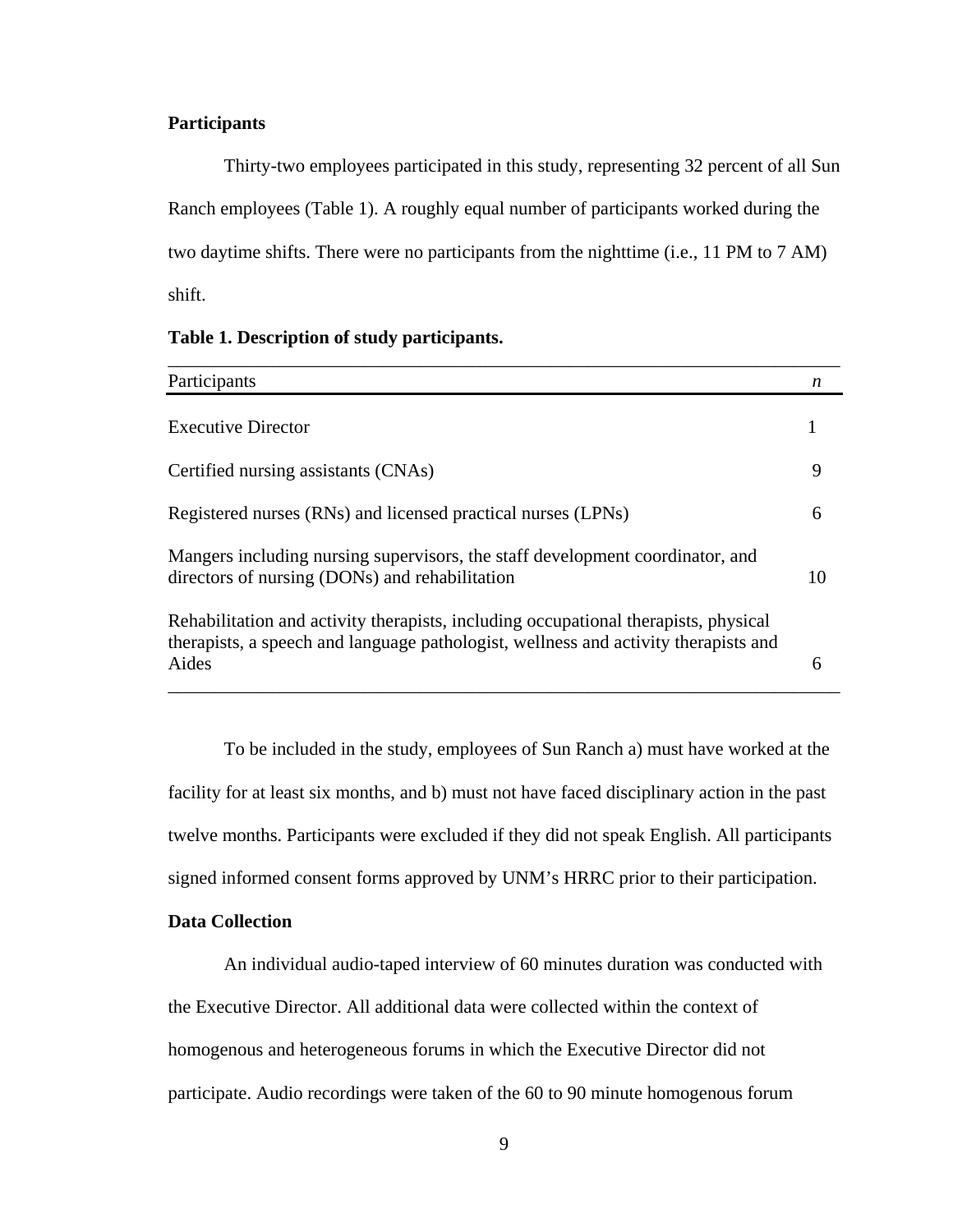group discussions and the 60 minute heterogeneous forum group discussions.

*Homogenous forums* were comprised of 31 total employees with six individuals of the same status per group, making up four distinct groups. Specifically, there were caregivers (CNAS), RNs and LPNs, managers, and rehabilitation and activity therapists. The primary goal of the homogeneous interviews was to ascertain areas of agreement and disagreement around what was perceived to constitute barriers to and facilitators of person centered and ability focused care. A total of eight homogenous forum sessions were conducted. Following the completion of the homogenous forum discussions, four distinct heterogeneous forum groups began to meet. *Heterogeneous forums* were comprised of a mixture of 32 Sun Ranch employees from different ranks and positions, some of whom had participated in the earlier homogeneous groups. In these forums, employees considered multiple points of view as a way of maximizing consensus about useful and effective educational approaches. These groups were scheduled to meet two times per month for a total of four meetings per group. As time passed, however, attendance rates in deliberative forums declined somewhat, the final meeting of the third heterogeneous group was cancelled.

For both the homogenous and heterogeneous forums, the creation of a safe space that could maximize stakeholder participation was highly stressed and a democratic approach to exploration of issues was observed. As suggested by MacNeil (2002), democratic approaches to program evaluation and development can create a safe environment that encourages open participation of involved parties across all levels, especially those lower in the hierarchical power structure. Use of this approach thus helped researchers to obtain information from a variety of stakeholder perspectives.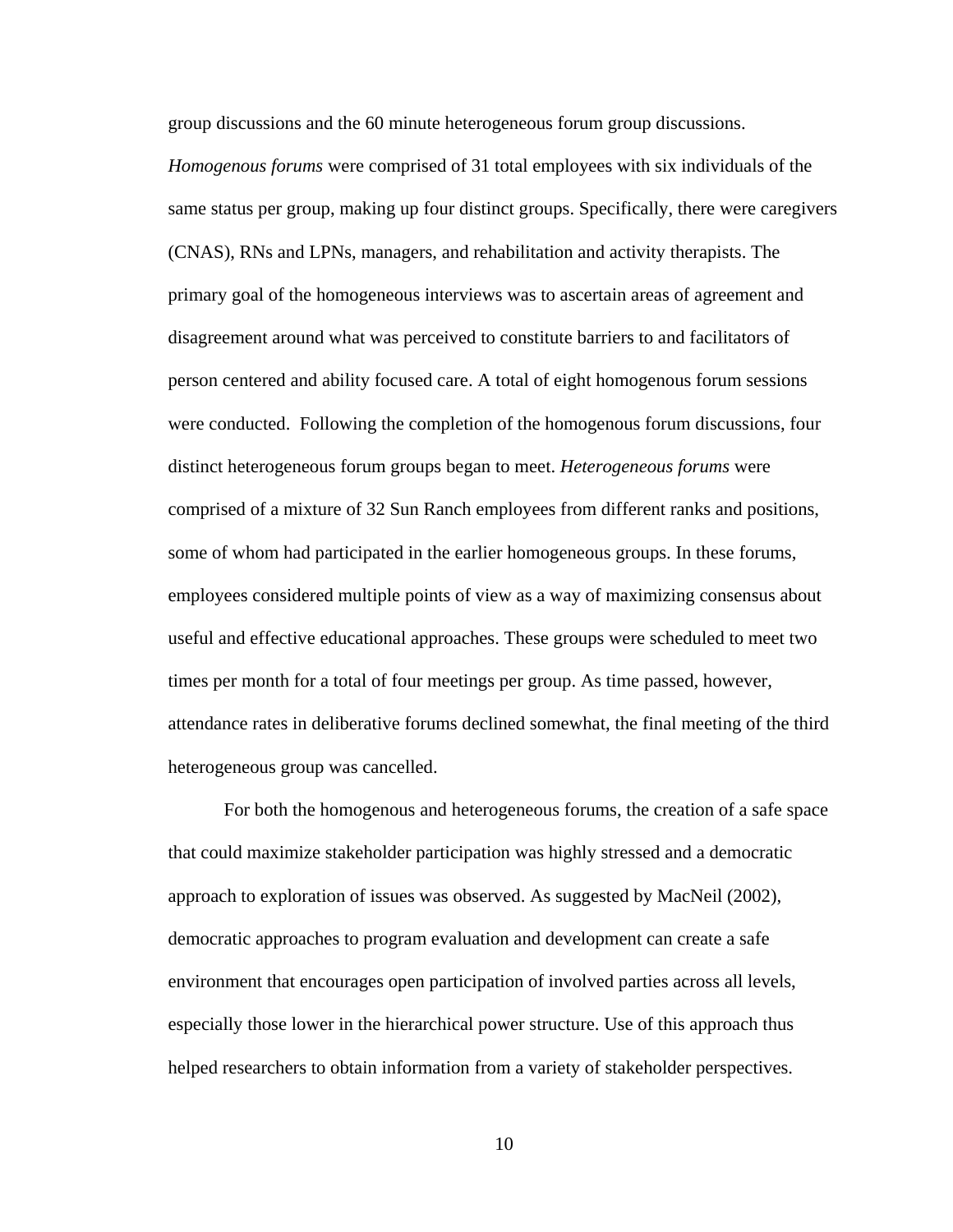Throughout heterogeneous and homogeneous forums, the principal investigator confirmed her perceptions by summarizing key points and themes generated during discussions and confirming their accuracy with participants. This member checking, both within and between groups, provided for the triangulation of data sources (Creswell, 2007), as well as aided in the process of strengthening the accountability of information.

## **Data Analysis**

Prior to my involvement in the study, a team of six researchers transcribed all audio taped discussions verbatim, entered them into Word documents and uploaded them into the qualitative software program, *Atlas-ti* (2008). These researchers logged analytical memos in personal research journals to help clarify their thinking. They also met weekly to discuss and debate the coding process, including discrepancies and suggestions that arose related to code relevance. Researchers continually evaluated the relevance of identified codes to the existing data, combining or eliminating codes as necessary. An audit trail that detailed information such as code definitions and listings of code mergings (which specific codes and when merging occurred) was recorded in Atlas-ti (2008).

Several levels of coding were employed during the process of analysis. In open coding, data were named via a process described by Strauss and Corbin (1998). In this process, repeated examination of the data took place with the goal of generating categories and related properties of those categories and examining how they differed along dimensions. Additionally during this process, original codes with similar definitions were merged together into broader, more inclusive, codes. For example, the code *SP (staff perspective) –teamwork- issues* which included staff suggestions for improving/achieving teamwork was merged with *SP – teamwork – absent* which included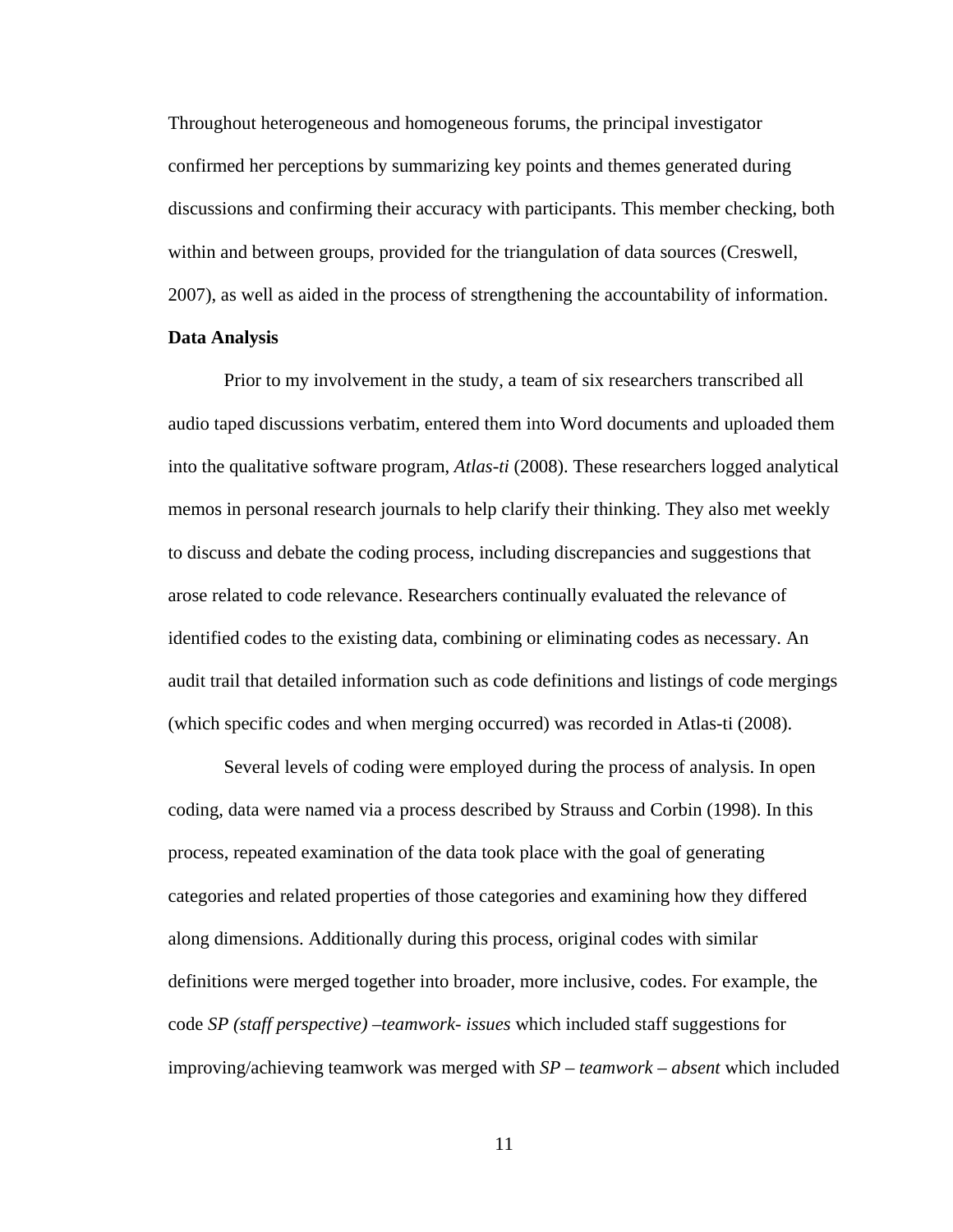staff perceptions that there was a lack of teamwork. Open coding continued until researchers reached a saturation point at which no further codes could be determined (Creswell, 2007).

Axial coding was also undertaken in order to begin fleshing out themes and linking them with subcategories. By continually comparing and contrasting open codes, related codes were grouped into code families. The families originally identified were *Ability-Focused Care, Building Community, Care-Giving Perspectives, Change, Nurturing Fellowship Families, Communication, Expressed Needs, Occupation, Person-Centered Care, Restrictions, SD—Develop Community (needs/issues), Staff Perspective, Stakeholder Dissatisfaction, Stakeholder Satisfaction, Stakeholders' Perceptions, and Training/Education.*

During the open and axial coding processes, themes of staff satisfaction emerged as salient considerations within the Sun Ranch data. The prevalence of these issues within the coded data, as well as consideration of literature that indicated the effect of staff satisfaction on client satisfaction (Kitwood, 1997; Studer, 2004), underscored the importance of pursuing further analysis related to topics of staff satisfaction in a long term care home, providing rationale for the current questions. It was at this stage that I entered the research process and undertook extensive selective coding of the data focused on the issue of staff satisfaction. According to Strauss and Corbin (1998), selective coding refers to the stage in the analysis where the researcher refines a theory by assembling data into a story that logically relates categories to each other and to a central category. This analysis occurs at a higher level of abstraction than was undertaken during the axial coding process.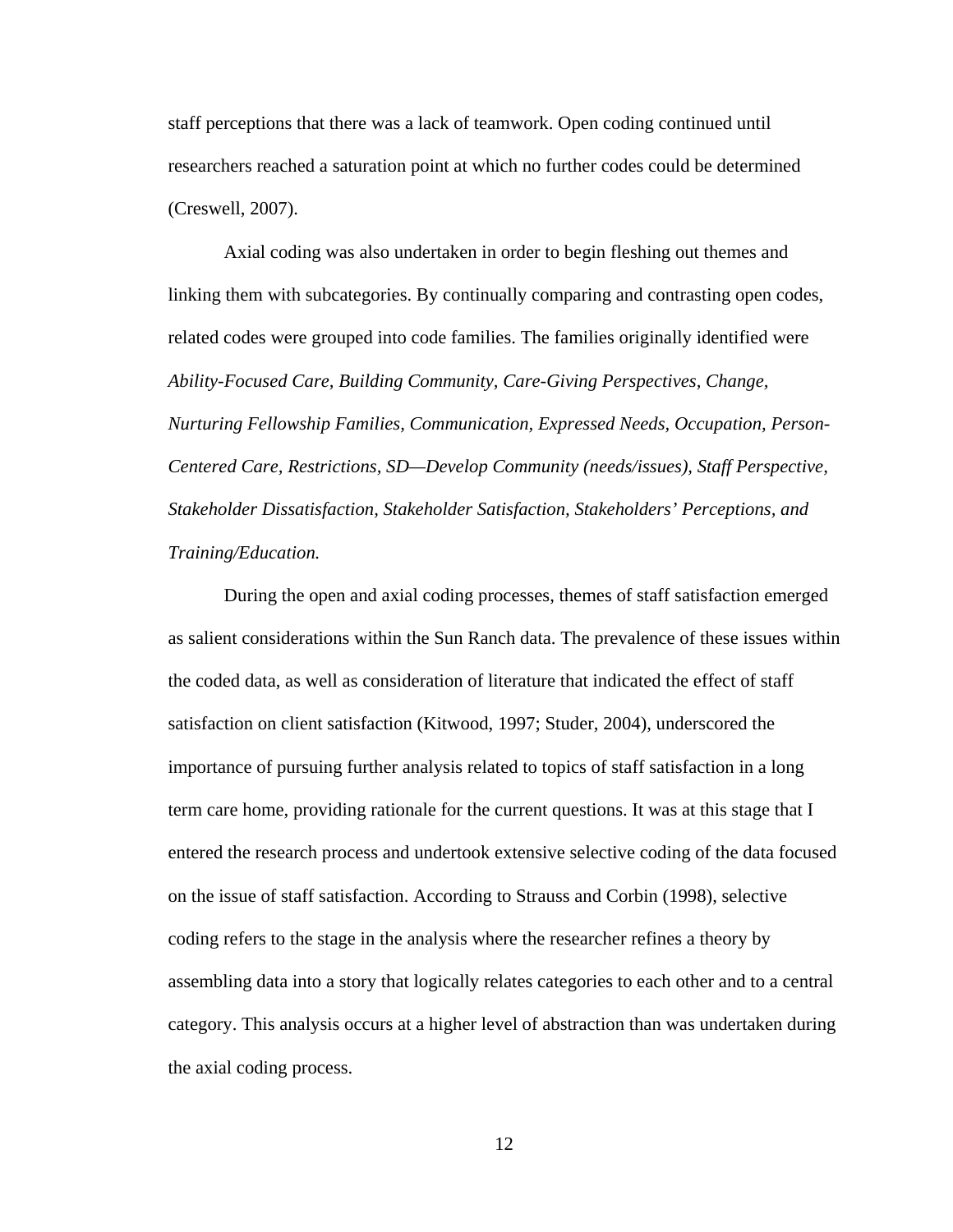The process of selective coding began by sorting through each code based on what it was named for and the content of the corresponding quotations to determine which were most germane to the research questions. The resultant data set focused on codes and families directly related to staff satisfaction and staff dissatisfaction. However, data related to these codes within the larger contextual web were also taken into account using the *Atlas-ti* (2008) function *query tool* in order to examine relationships and provide a contextual basis for which to answer the second research question. Saturation was reached when new themes were no longer discovered.

As this was a qualitative study, the issue of *reflexivity*, which Lincoln and Guba (2000) discussed as, "…a conscious experiencing of the self as both inquirer and respondent…" (p. 183) was initially addressed. I came to this project as a master student in occupational therapy, a profession whose domain is, "…supporting health and participation in life through engagement in occupation…." (American Occupational Therapy Association [AOTA], 2008, p. 626). Additionally, I grew up as the only sibling of an older brother with Down Syndrome, and have thus possessed an intuitive affinity for ability focused and person centered care philosophies from an early age. It is also worth noting that I came into this study with an artistic background, and view the world as being open to interpretation.

## **Results**

 Figures 1 and 2 are graphic data displays that respectively represent staff perceptions of dissatisfaction and satisfaction. Text-based results are presented in a linear format purely for ease of explanation. In reality, elements of dissatisfaction and satisfaction overlapped and fed into the other elements, serving to exacerbate and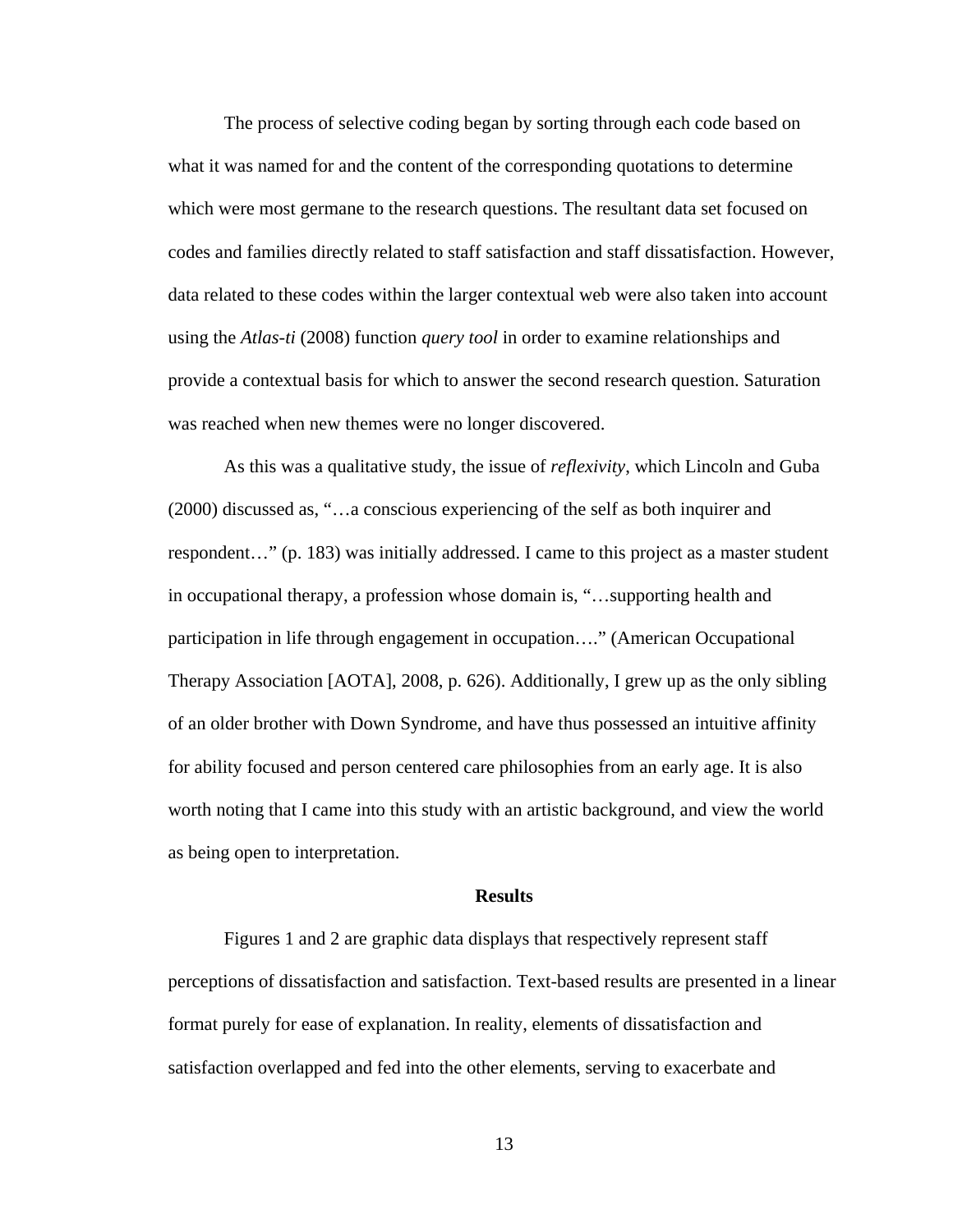reinforce them. For example, a perceived lack of interpersonal safety by participants adversely affected communication; simultaneously, a perceived lack of communication decreased perceptions of interpersonal safety. Perceptions of dissatisfaction are presented first because of their prevalence and also to provide a meaningful context for later comprehending perceptions of satisfaction.

## **D Dissatisfactio on**

As depicted in Figure 1, the data overwhelmingly uncovered a sense of global



F igure 1*.*

Staff perceptions of dissatisfaction as depicted through dysfunctional communication, punitive work environment, and out of touch leadership in the workplace.

dissatisfaction pervasive in the air at Sun Ranch that transcended rank and position of stakeholders. The perceived day-to-day reality of the work environment was summed up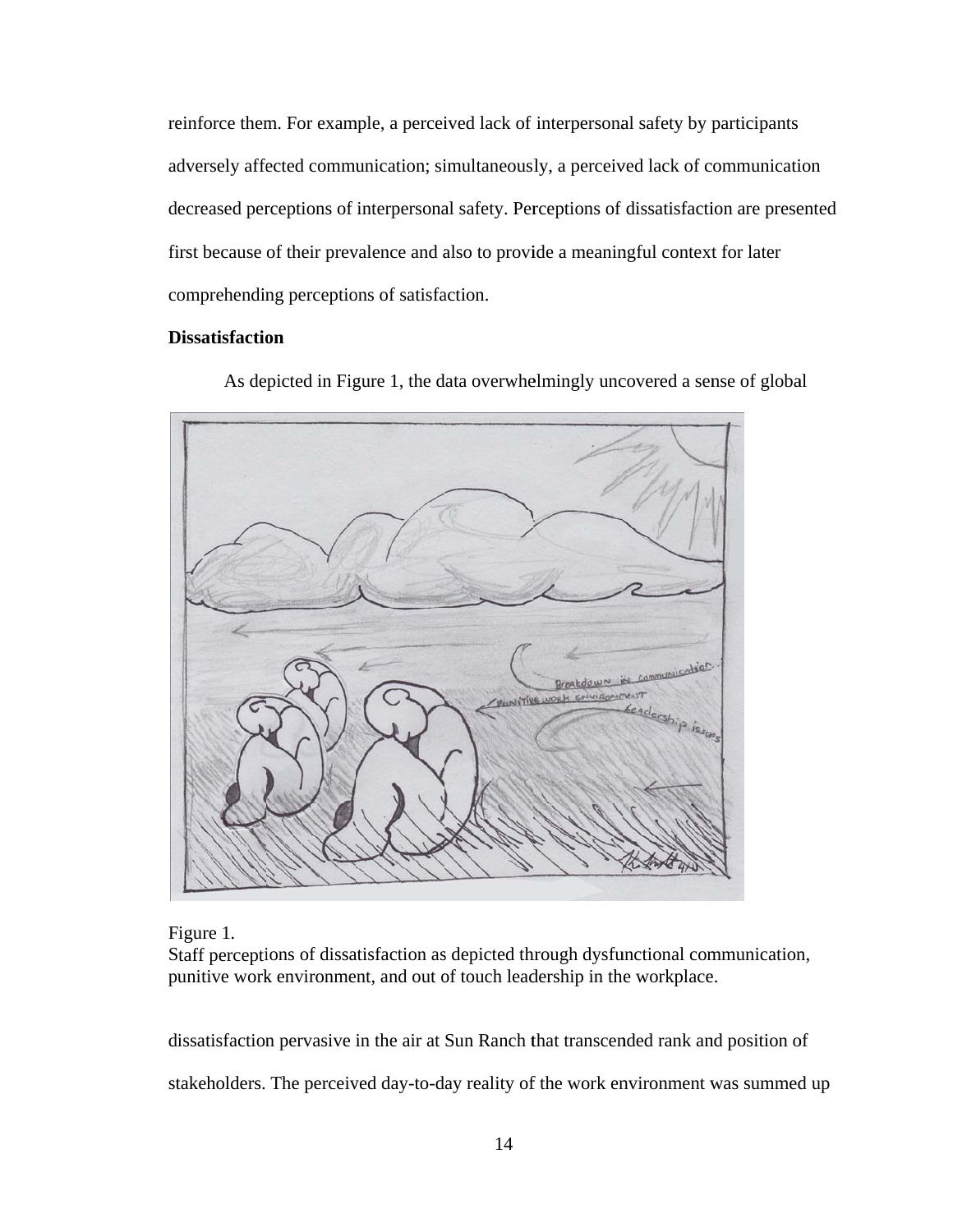by one participant who said, "…I love my work. But this is the damndest environment I've ever worked in." Dissatisfaction was found to group around three main factors: 1) The *work environment* itself was perceived as interpersonally unsafe due to its punitive focus, its hostility, and a lack of accountability that led to staff disempowerment; 2) The *breakdown of communication* due to a lack of systematic communication resulted in a dearth of knowledge, and also resulted in conflicting and hurtful communication; 3) Perceptions of *leadership* included broad perceptions that managers at upper levels lacked genuine support and were out of touch.

## **Dissatisfaction with work environment.**

 Both homogenous and heterogeneous forum group participants painted a dismal picture of a work environment lacking in interpersonal safety. This unsafe environment was perceived to result partially from a punitive work environment where a seeming lack of positive acknowledgement caused staff to feel disrespected and undervalued. It was also perceived to be the result of a work environment that seemed hostile. Participants described a lack of caring, empathy, and teamwork throughout. Additionally, a perceived lack of accountability appeared to lead to staff disempowerment within the workplace and thus, ignoring, at times, of residents' needs.

## *Punitive and hostile work environment.*

 Cutting across all levels of the hierarchy were perceptions that staff were undervalued. Some participants indicated that this attitude came from those of differing ranks, and some felt it from (or noticed it being perpetuated by) those at the same level. Undervaluing took the form of a conspicuous lack of praise or acknowledgement for anything done well. There seemed to be an overwhelming perception that the focus of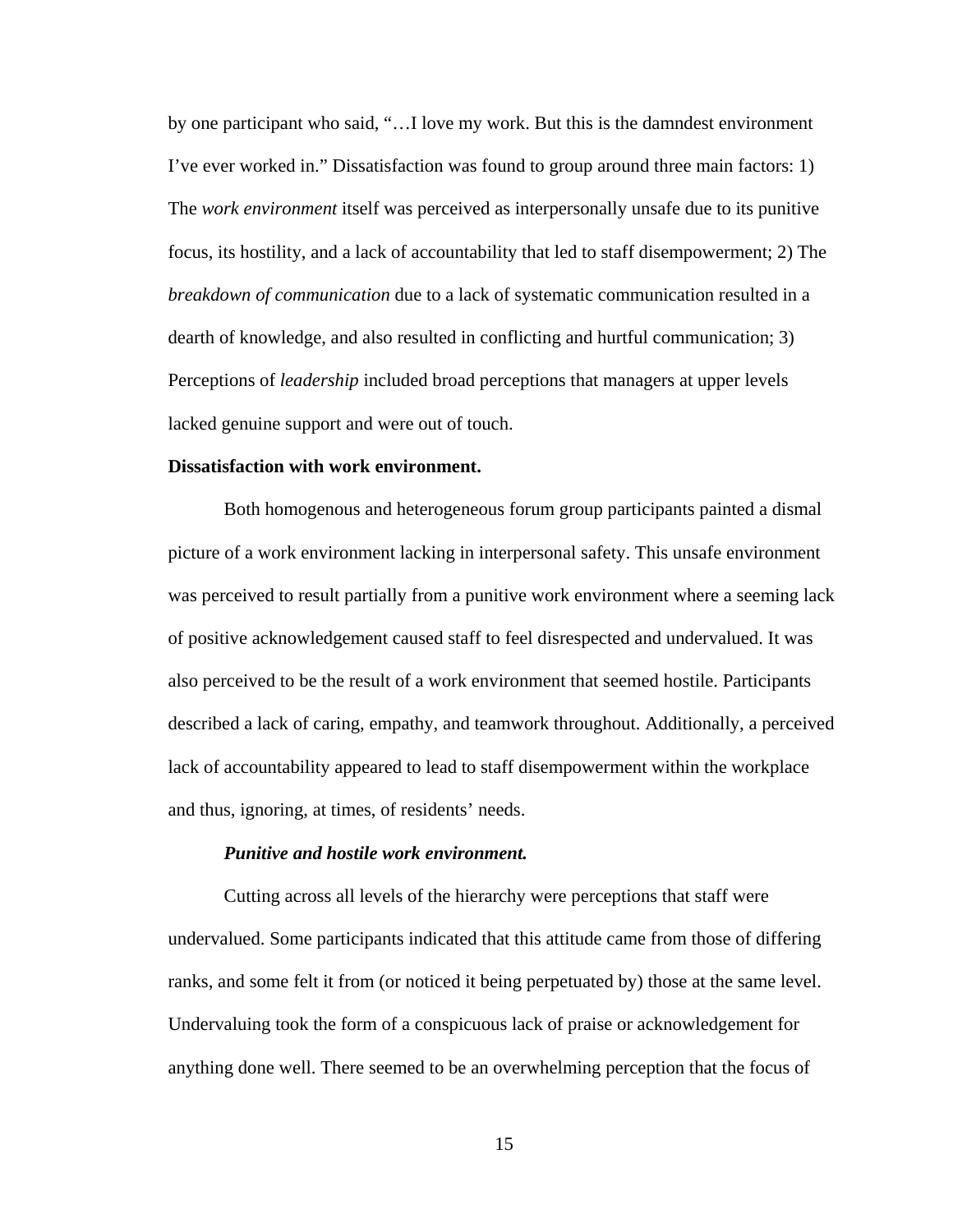attention at this facility was almost exclusively negative. "You know you could mop the entire floor on your hands and knees, but if there's a Frito crumb that somebody left as they were walking out, [the focus] would be on the Frito crumb…," one individual shared. Several staff suggested that this undervaluing contributed to the high turnover of CNAs. It also appeared to contribute to low morale of staff who were dissatisfied with constantly hearing what they had done wrong, and never what they had done right. "…I'm beaten down already, really, I really am," admitted one participant.

When the environment included disrespectful, disturbing personal interactions where a lack of caring, empathy and teamwork were evident, staff reported the experience as being hostile. Such interactions ranged from refusal of certain staff to return greetings of staff not in their "clique," to ignoring requests for help with residents, to, at one point, the threat of physical violence. Rather than creating an environment of teamwork and camaraderie, Sun Ranch was purported by participants to breed cliques and paranoia. One participant declared, "…Every person's out for themselves only," providing a taste of some staff members' interpretation of interpersonal conditions at this facility. Similarly, a nurse described the unsafe, punitive and hostile interpersonal dynamics in the workplace, "We shame people, punish people. We aren't able to save face and help people do better."

#### *Lack of accountability leading to staff disempowerment.*

Dissatisfaction with the work environment was also enhanced by the perception that people were not being held accountable for their work performances, even to the point of neglect, incompetence, or failure to show up or call in. Employees expressed frustration with this, as well as disempowerment, especially when they felt they were not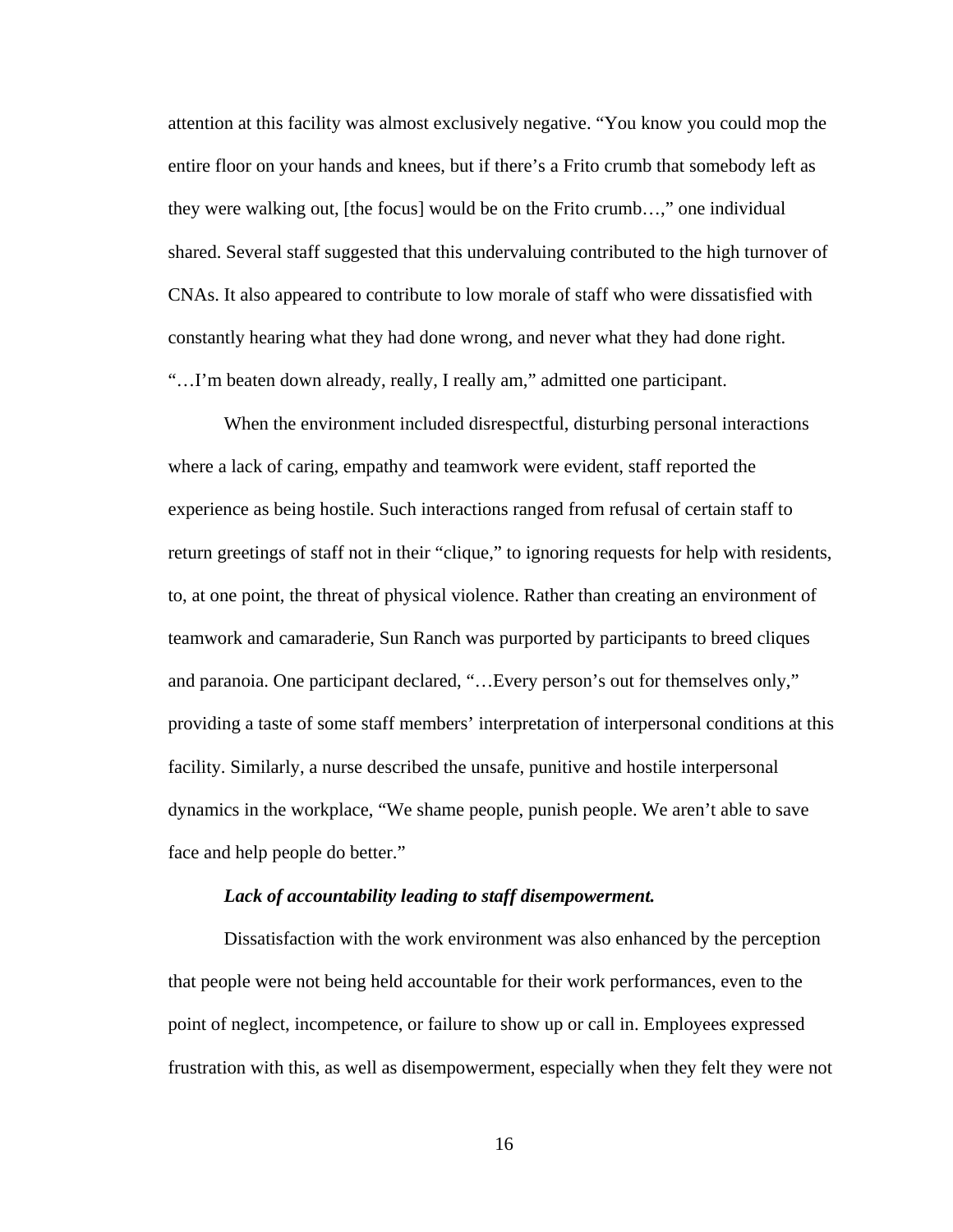supported in their attempts to enforce rules. One therapist narrated an example, "The CNAs will often not complete the requests of the nurses. But the nurses won't write them up, because management doesn't discipline them. No one is held accountable. Then nurses don't feel empowered...." Participants indicated that instances like these undermined their power.

Disturbingly, consequences of the lack of accountability appeared to extend at times to residents whose needs were resultantly not always met. An example was provided of a thirsty resident who needed assistance with her water. A participant recounted, "She [resident] comes out…. Walks with her walker and her little thermos and she'll be all, 'Hey, hey,' and like three CNAs will just walk by her…."

In Figure 1, the sun represents satisfaction, and the sunlit area above the clouds represents accountability. Persons representing staff are cut off from this source and stranded in a bleak, barren and desolate landscape (representing the work environment) with violent gusts of wind beating against them, one of which is entitled, "punitive work environment," representing the force of the hostile and punitive work environment.

#### *Dissatisfaction with communication.*

 A breakdown in systematic communication was perceived to result in a dearth of procedural knowledge, patient-care knowledge, and knowledge related to role-delineation among staff members. This lack of knowledge reportedly made effective resident care and job performance difficult. It was also implicated in conflicting and hurtful communication, reinforcing the lack of safety and hostility in the work environment.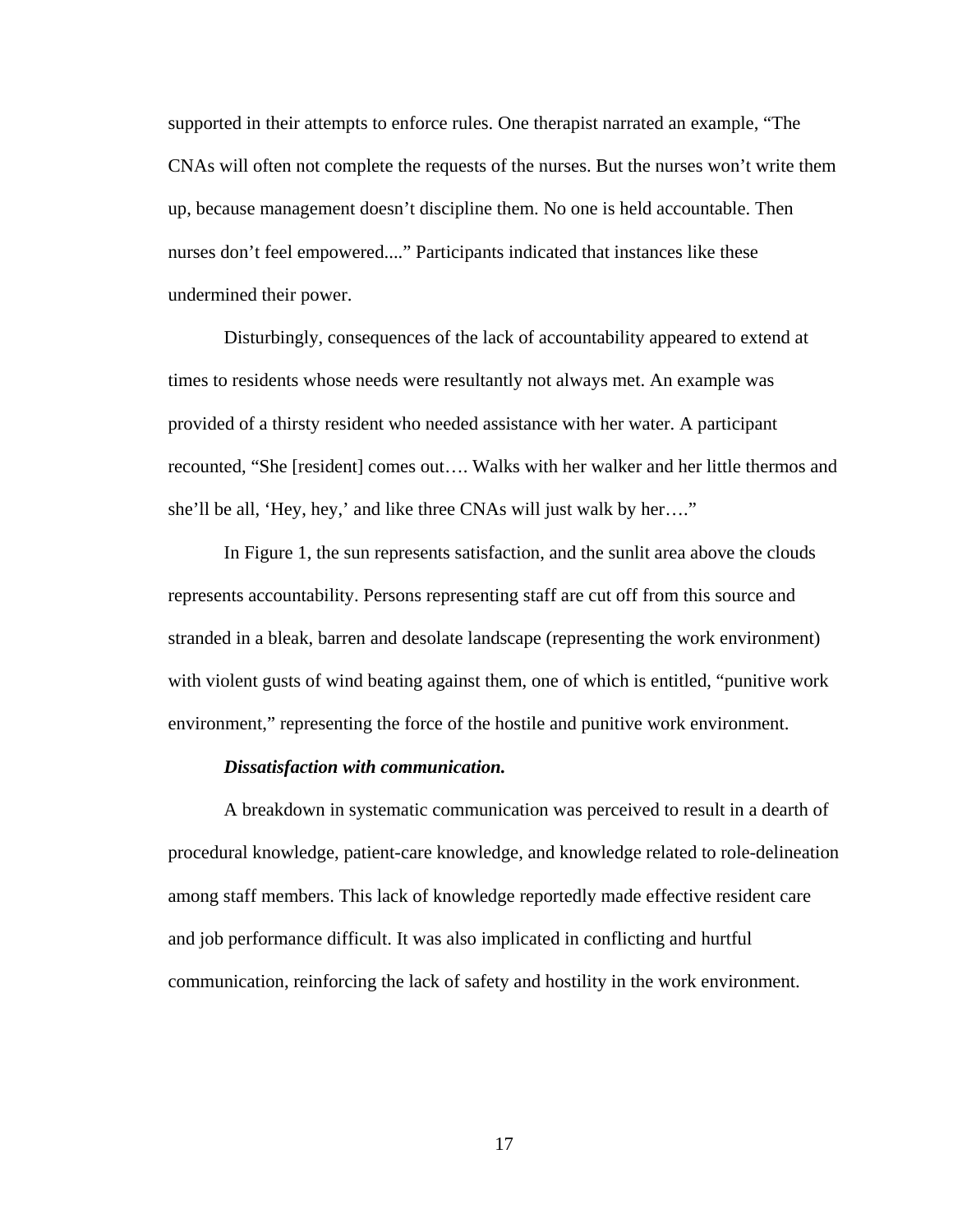#### *Breakdown of systematic communication leading to dearth of knowledge.*

*Procedural knowledge*. Staff at Sun Ranch expressed discontent with a lack of systematic and established means of passing on information. In both heterogeneous and homogeneous forum discussions confusion was evident in regards to procedural protocol. Specifically staff questioned the protocol for two main aspects of long-term care at Sun Ranch: the Health Insurance Portability and Accountability Act (HIPAA) regulations and the Nurturing Fellowship Families (a pseudonym), which was the means by which Sun Ranch was implementing culture change reform. Regarding HIPAA, participants were unclear about who they were allowed to inform as to certain things and who they were not, and about what they themselves were allowed access to. With Nurturing Fellowship Families a lack of knowledge was evident as well—staff reported not knowing how to carry out the implementation because they were unsure of what Nurturing Fellowship Families *was*, much less what it entailed. As one participant said, "I mean, what is [a Nurturing Fellowship Family]?" Many staff stated that the training they received was a very brief overview, if that. Others said that they were simply given a book to take home and read. The amount of information communicated to individual staff appeared to vary widely.

*Patient-care knowledge*. A facility catering to individuals who potentially suffer from serious medical needs logically calls for a speedy, accurate, systematic manner of passing on information. This was not reported to be the case at Sun Ranch, where employees' lack of knowledge appeared at times to interfere with the ability of staff to effectively perform their jobs and to be detrimental to a patient's health. One participant acknowledged, "Yeah, she [patient] was allergic to the medication—but we didn't know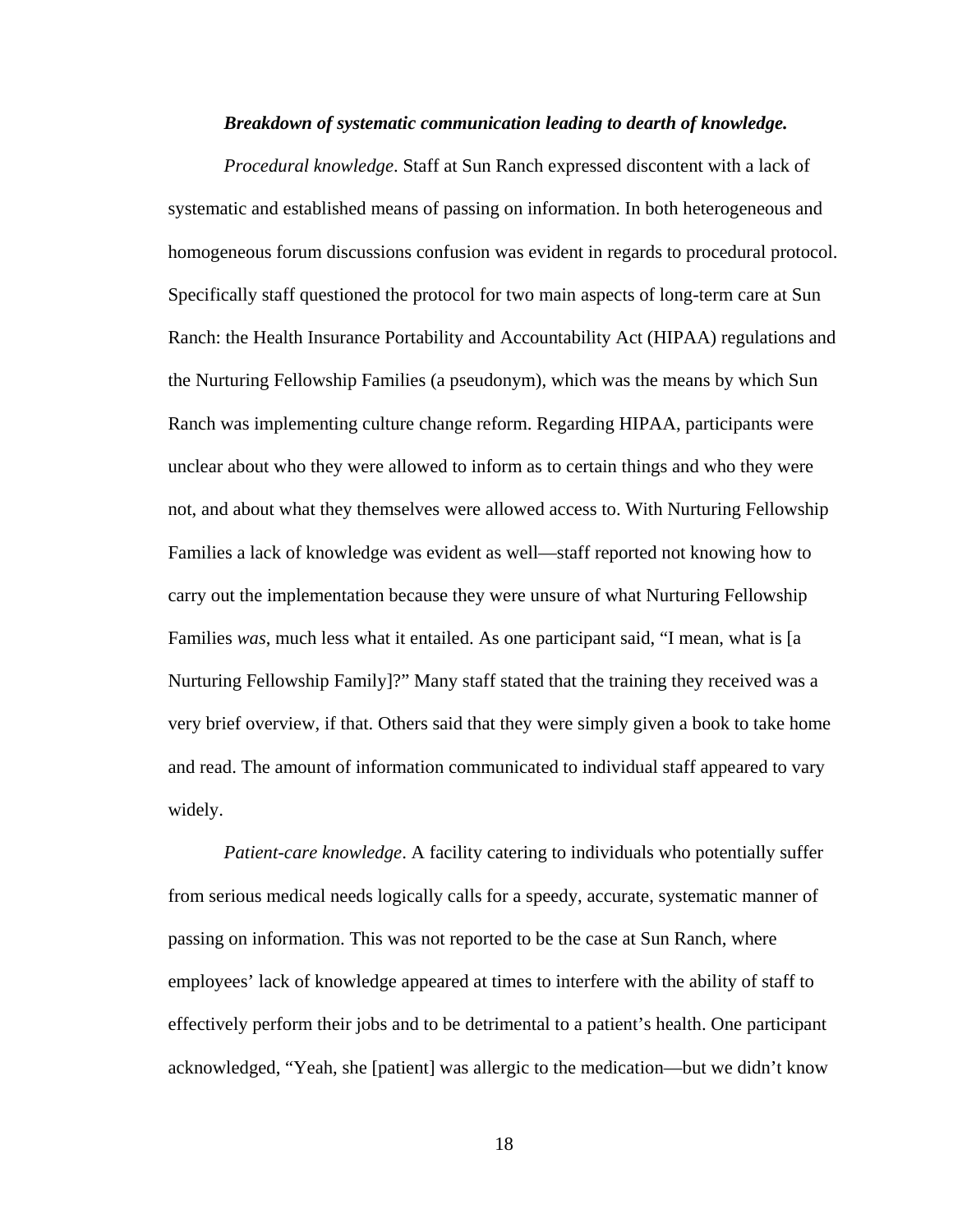that." Staff reported this situation as being very dissatisfactory. Not having information also led to potentially embarrassing and painful situations when interacting with family members. One staff member exclaimed, "I mean people die and we don't know it!"

*Role-delineation based knowledge*. As a result of what participants felt was inadequate communication, some staff expressed a lack of understanding as to which employees could legally perform certain tasks. Roles were not clearly defined or delineated, adding to hostility and negativity in the work environment. Some staff resented others if they did not aid in doing a skilled task because they believed that these individuals were being lazy, when in fact they were not legally certified to perform that task. Not only was there confusion surrounding what others were allowed to do, but some people were unclear as to what they, themselves were allowed to do. For example, one caregiver asked, "…if we come to the health center but are from a different department, can we answer a bell?" Perceived limitations in knowledge resulting from communication breakdowns were experienced as dissatisfactory among participants.

*Breakdown of systematic communication leading to conflicting and hurtful communication.* 

*Conflicting communication*. Confusion resulting from a perceived lack of systematic communication decreased efficiency and heightened dissatisfaction among participants, especially CNAs. Caregivers described a day in the life, attempting to carry out commands from a number of different higher level staff, "Sometimes they can tell you something—five minutes later it changes. That's a lot of stress. Someone above us changes what to do. You're in another area doing your job—then another area—then another." "Hey, Yo-Yo!" Frustration was expressed regarding the inconsistent demands.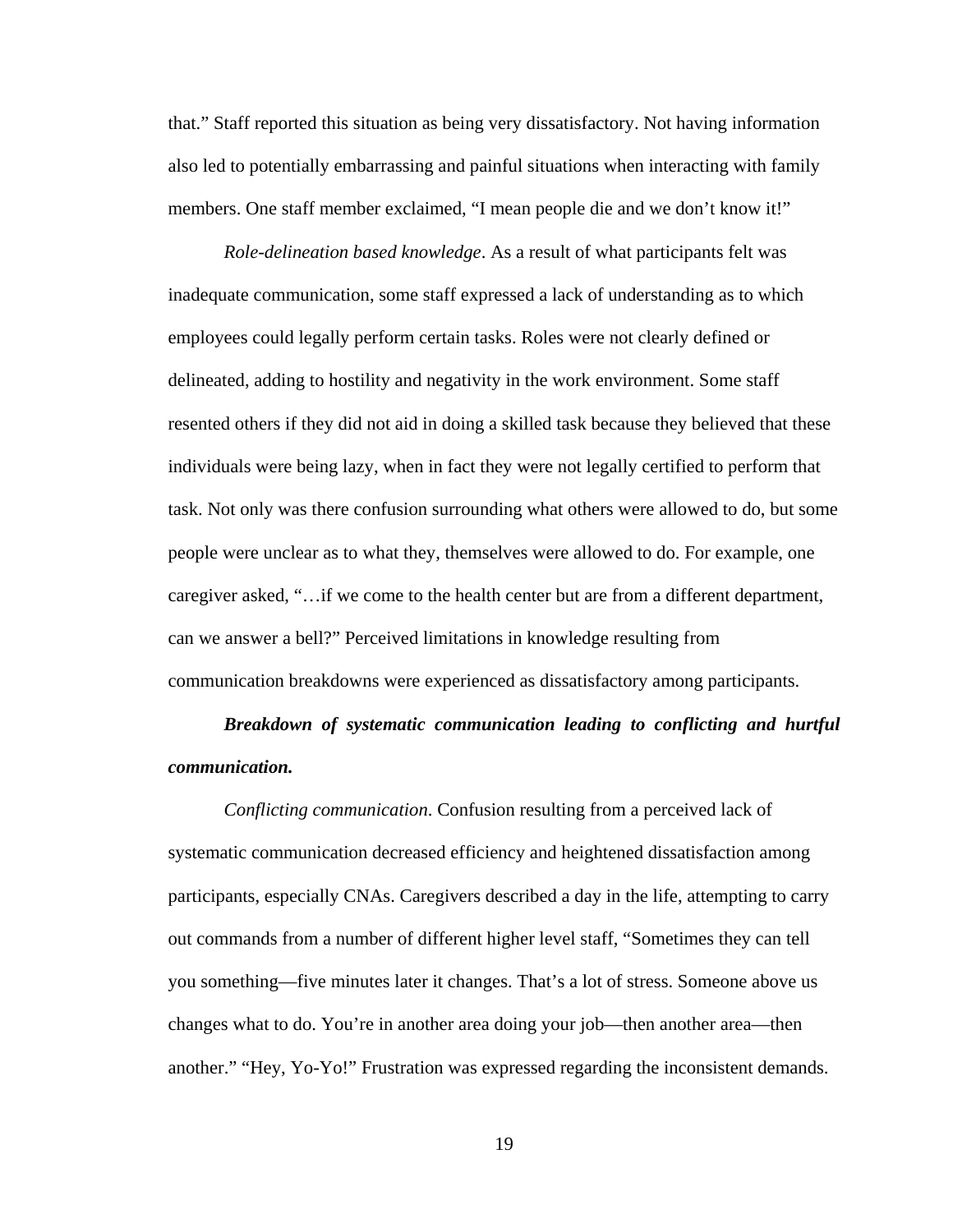*Hurtful communication.* The absence of direct communication resulting from perceptions of unsafe interpersonal conditions and fears of repercussion in a hostile environment was also listed as dissatisfactory. The lack of direct communication was perceived oftentimes to lead to hurtful communication as staff went over the heads of other staff to avoid direct interaction during situations of conflict. Many participants seemed simultaneously to fear talking directly to other staff and yet to experience frustration when people would not talk directly to them in cases of tension. "Everybody runs to [the executive director]. They won't go to your supervisor; they won't go to the [assistant director of nursing], everybody runs to [the executive director]." When this type of non-direct communication occurred, staff reported feeling that they were not afforded the opportunity to explain or remedy the problem on their own. When people's feelings got involved it appeared to contribute to workplace hostility. The DON shared how it felt when communication did not occur directly, "…I don't feel that I was respected in a way that they went to [the executive director] and told [the executive director] that I missed a call bell. They never came to me and talked to me, you know. …I'm really ready to cry about it because it really, really hurt my feelings." In this case, hurtful communication caused the DON to feel disrespected, serving to reinforce the perception of an unsafe, hostile, and punitive work environment.

 Figure 1 conveys the above findings by depicting several individuals in the scene, none of whom are attempting to interact due to perceptions of lack of safety which stifle communication. As well, one of the wind gusts bearing down against the staff is entitled "breakdown in communication," illustrating the role dysfunctional communication plays in wearing them down.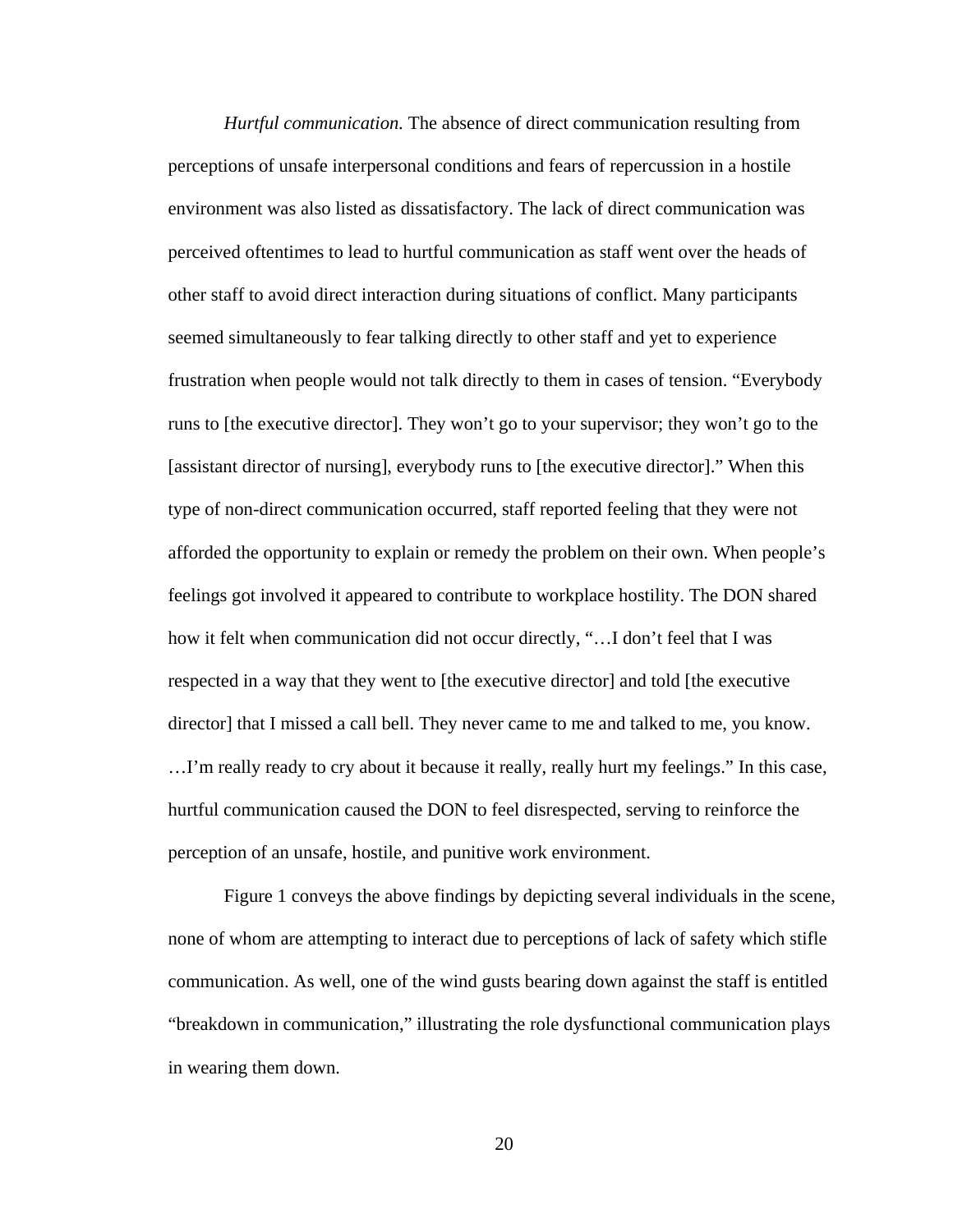#### *Dissatisfaction with leadership.*

Dissatisfaction was expressed with leadership, relating to perceptions that upper levels of management were out of touch and lacked genuine support.

## *Upper levels of management out of touch and lacking in genuine support.*

Broadly there was a perception among participants that those higher on the hierarchy were out of touch and removed from what actually happened at Sun Ranch. Participants felt these individuals did not have a true understanding of what was taking place. A nurse explained, "A major issue is state…. They don't really know what's going on. A nursing home can be a great paper keeper and lousy caregiver." This nurse was expressing dissatisfaction with the fact that at the highest level, care was judged mostly on paperwork rather than time actually spent on the floor with caregivers and residents. This was a common theme echoed among staff. Frustrations built around the fact that despite upper levels having little concept about what day-to-day existence was really like, unrealistic expectations continued to pile up.

Additionally, staff were dissatisfied with what they felt was a lack of genuine support from upper levels of management. Employees expressed dissatisfaction around the sense that communicated rhetoric about Nurturing Fellowship Families differed from reality. Specifically, staff doubted whether there was genuine buy-in from upper levels for the implementation of Nurturing Fellowship Families. One heterogeneous forum group member stated, "…It is my belief that the upper levels of administration really don't care about the success [of Nurturing Fellowship Families]. They have done all the right things, said all the right things, but I don't believe that they actually believe in the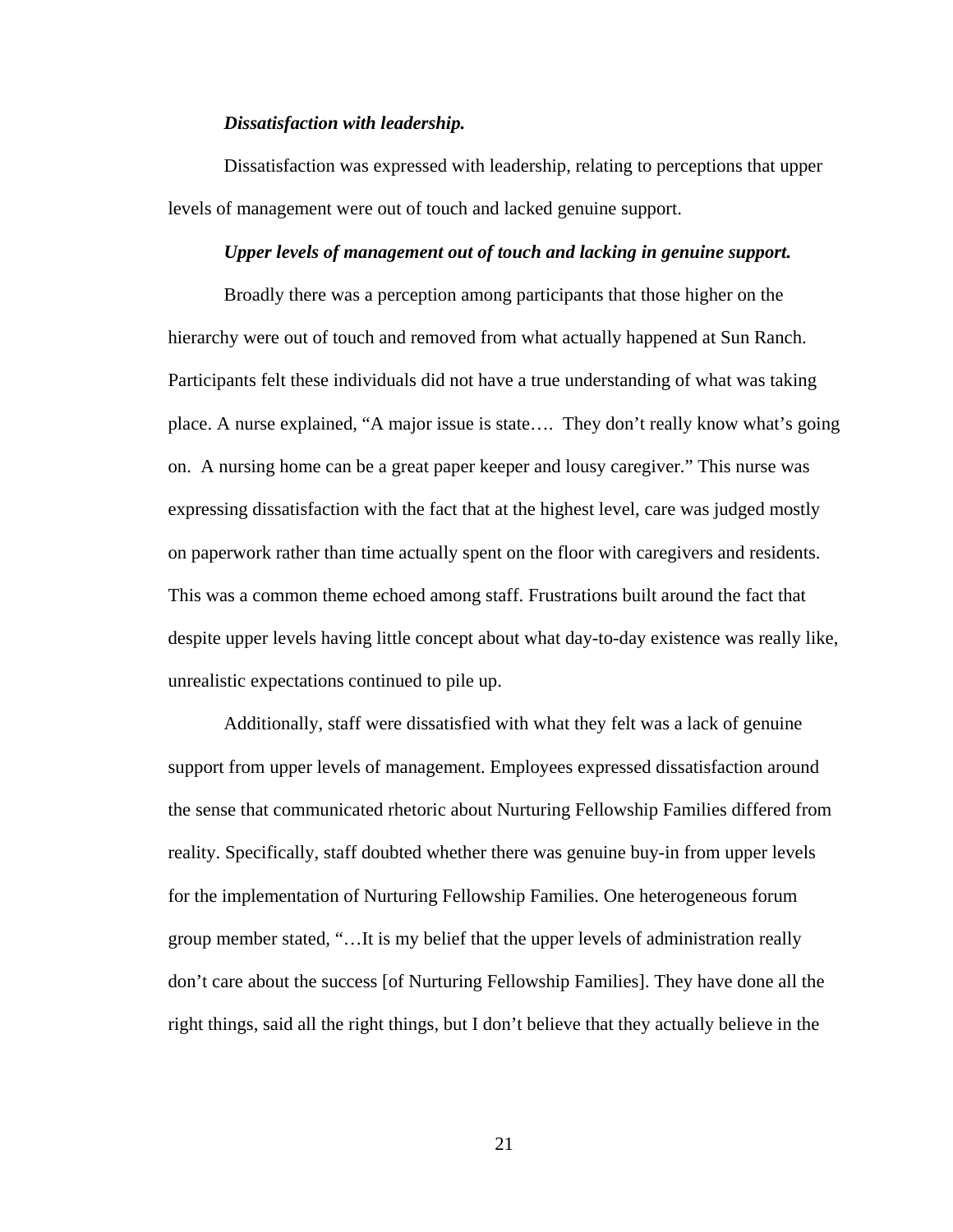concept." This perception, among some, took on an even more pessimistic view that culture change was "all talk."

To illustrate these findings, Figure 1 divides the clouds into two distinct spaces: above and below the clouds. "Above" represents, among other things, the vantage point of the upper level managers. Clouds obscure their vision of what goes on in the "real world." As well, clouds serve as a dividing line between what is being said and what staff actually perceive as being true. A third gust of wind bears the label "leadership issues," indicative of those forces as perceived by staff.

## **Satisfaction**

 Expressions of staff satisfaction at Sun Ranch were not as obvious nor did they appear as frequently in the data as those of dissatisfaction. However they did exist. One participant pointed out, "…It's a real shame and blame community. And I think we've done an excellent job of rising above that." Data indicated that participants perceived satisfaction around two main factors: 1) *Things that worked or could work* included enforcement of accountability, successful communication, and suggestions for improvement; 2) *Meaningful work experiences* included satisfaction derived from feeling appreciated and needed, spirituality, the perceived benefit of culture change, and the forming of relationships.

 The graphic display of results in Figure 2 portrays a landscape that is much the same as in Figure 1; however in this depiction shafts of light break through the clouds suggesting that the experience of these staff is not entirely devoid of satisfaction.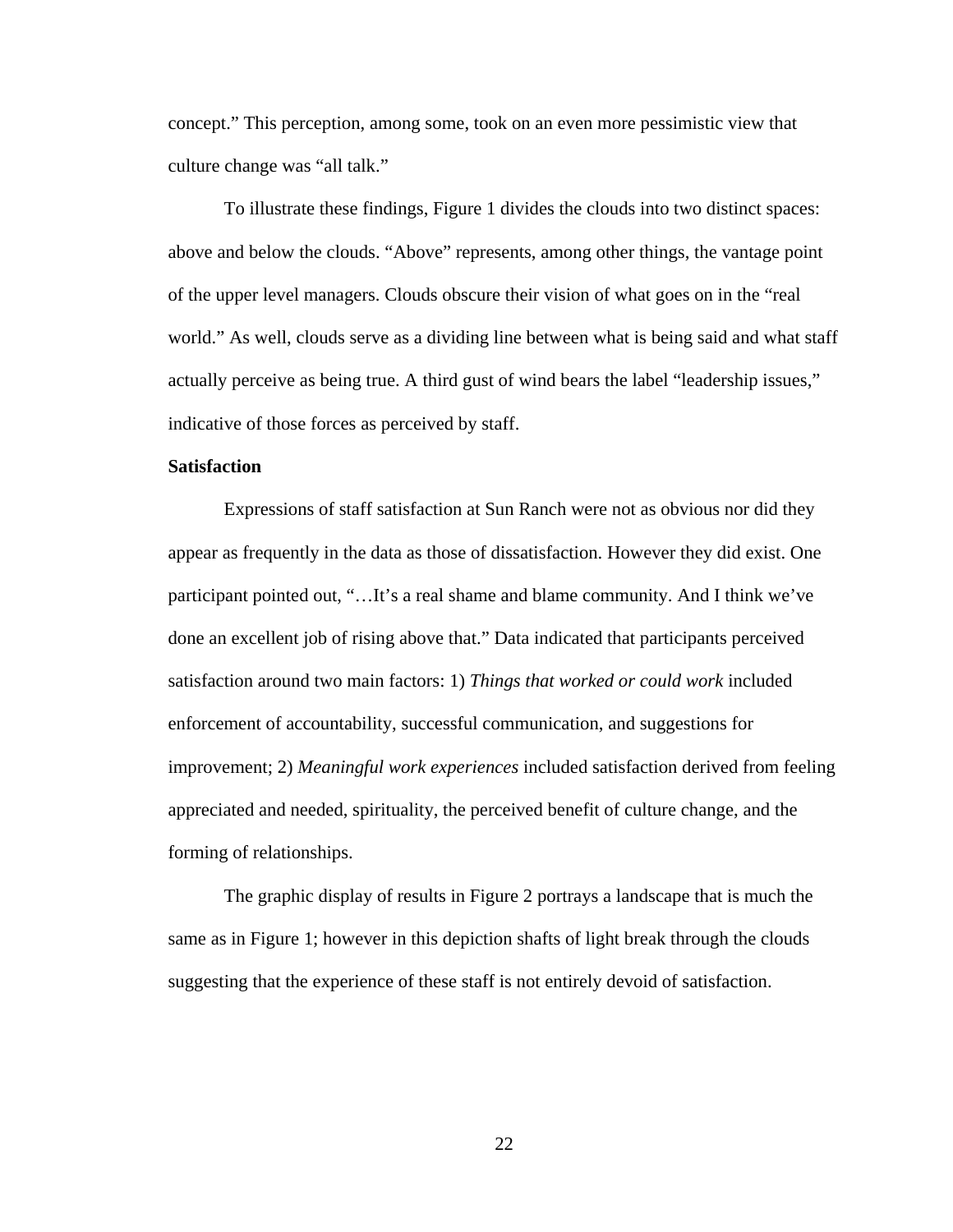

F igure 2.

Staff perceptions of satisfaction as depicted through supportive relationships, successful communication, and a sense of purpose.

## *Satisf faction with what did or r could work k.*

Homogeneous and heterogeneous forum group participants were able to share

Homogeneous and heterogeneous forum group participants were able to share<br>examples of current practices that they felt were working. Themes drawn from the data

suggested that participants were satisfied when staff were held accountable and when

communication was successful. It also appeared that staff perceived that certain changes,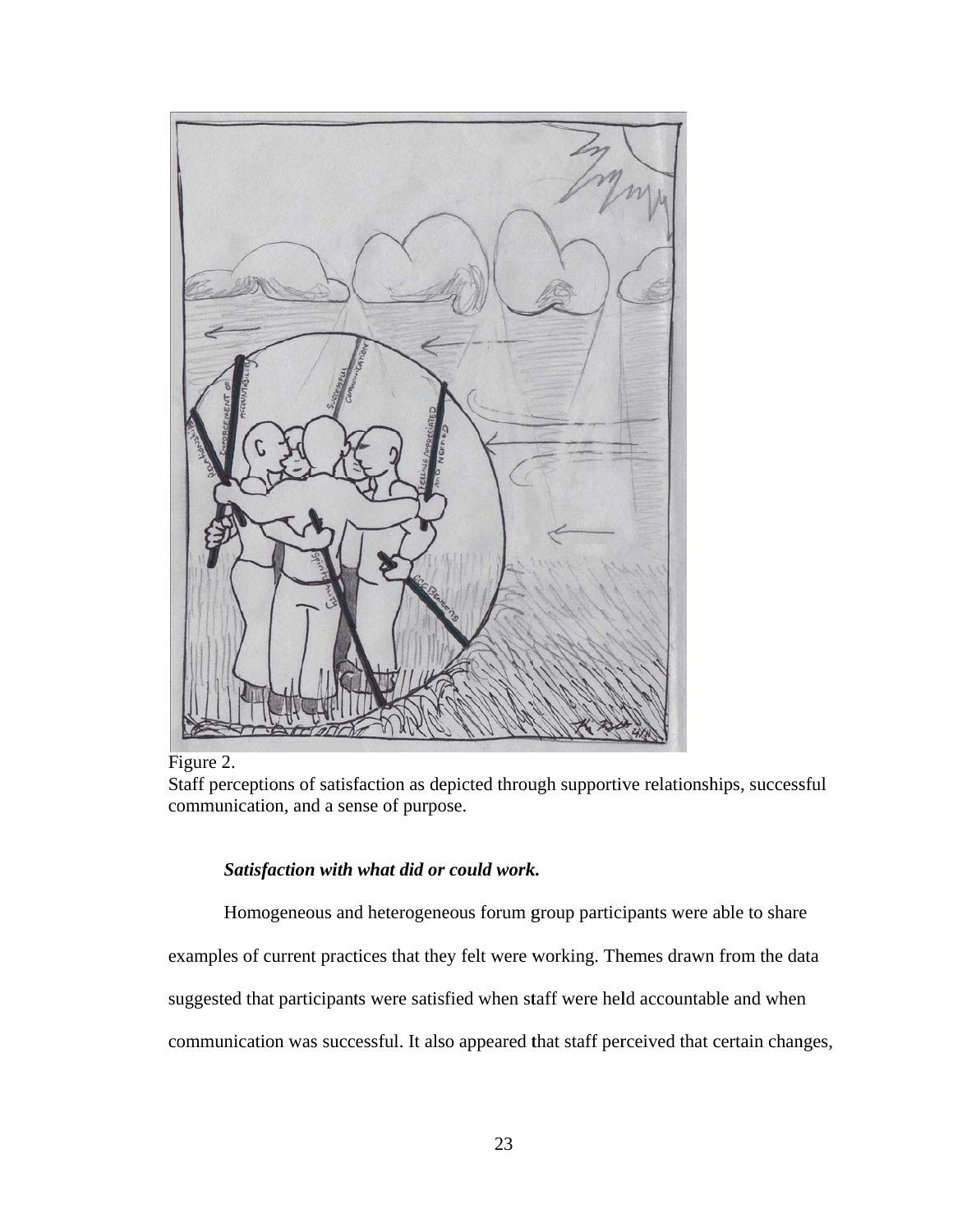if enacted, would lead to increased satisfaction, as evidenced by many and varied suggestions for ways to improve on current conditions.

#### *Enforcement of accountability.*

The rarely mentioned instances at Sun Ranch where accountability was enforced were met with approval, as indicated by one participant's expression of satisfaction when describing the new DON's policy, "…You show up, you do your job, if she notices that you're doing things wrong, you're out of here. She has fired several people, which is really good." The DON's decision seemed to be supported by staff who had felt oppressed by the individuals she had fired, and by their lack of work. This quote continued on, mentioning how some staff were so relieved to get rid of the "dead wood" that the extra shifts they had to put in to fill the vacancies were worth it, despite their being already overworked. Other staff observed that enforcement of accountability led to residents being more alert and people in general being happier.

#### *Successful communication.*

A few individuals were acknowledged as being notable exceptions to Sun Ranch's perceived dysfunctional communication practices. These people appeared to stand out to staff because they were able to communicate information effectively. One of the managers was praised as being one of the "best" because of her ability to keep staff informed about different happenings. Another individual was recognized for her ability to communicate directly, concretely, and without ambiguity. An example was provided by one participant of what she did that worked so well, "…One thing that she does best is that she takes people around and she shows them where all the fire pulls are; she shows them where all the fire extinguishers are; she does a tour…." Data indicated that staff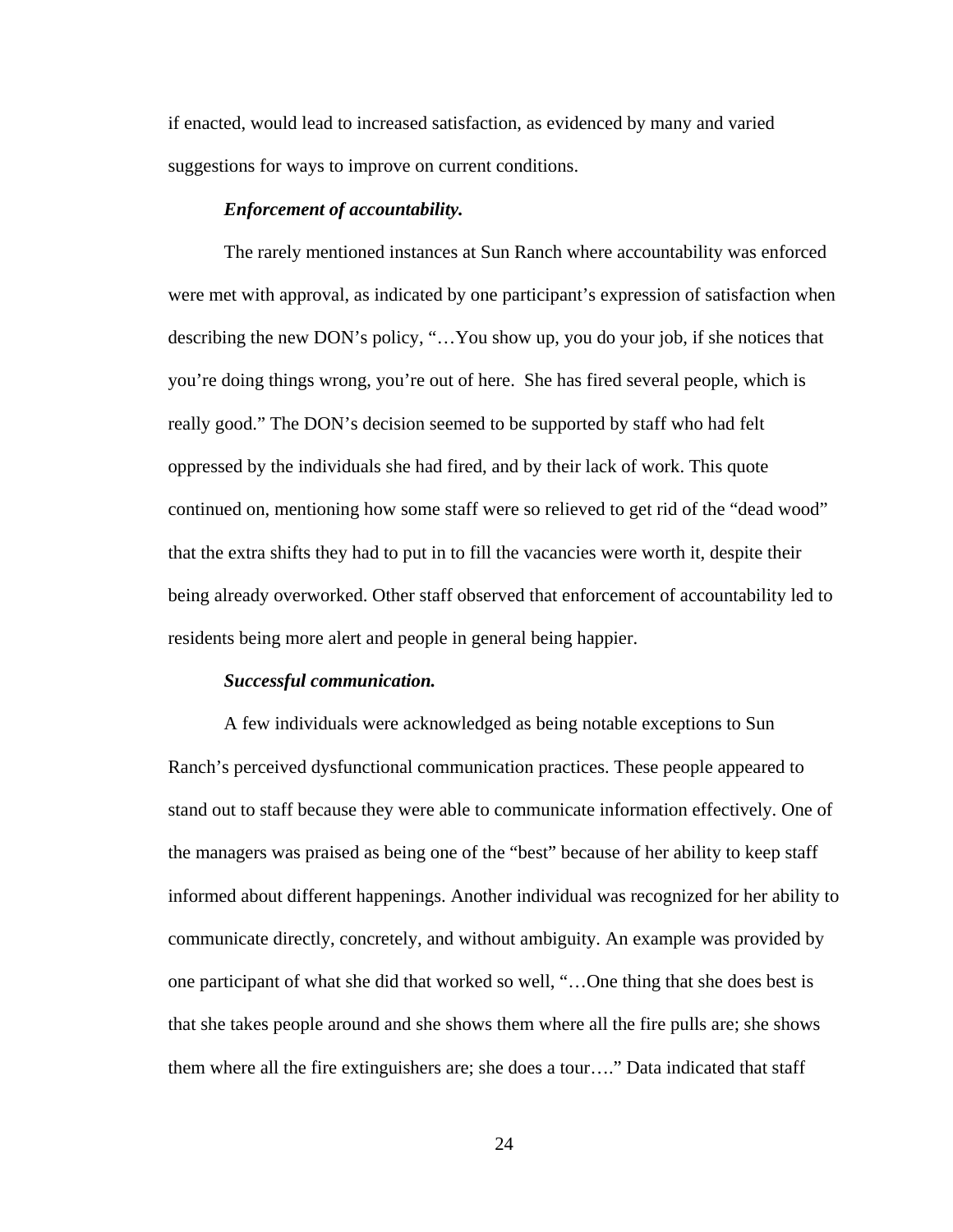appreciated communication that worked, and that satisfaction occurred when participants figured out how to overcome communication barriers in order to pass on information.

#### *Suggestions for improvement.*

Participant expressions of dissatisfaction were often accompanied by suggestions for improvement which took on several forms. Some of the suggestions were based on practices that had worked in the past but were no longer being implemented, some seemingly on the logic that a change in what was not working would lead to improvement and future satisfaction, and others on approaches that had been used and that staff perceived as effective but that were not systematically implemented. At times suggestions framed in the negative provided insight as to how satisfaction could be improved—for example, the expressed desire for a management style that was *not* "alarmist" indicated that satisfaction would likely result from a style that was more easy going. Though staff did not explicitly frame suggestions as issues of "satisfaction," they were included in the results because of the sense that change would lead to improvement and thus to increased satisfaction.

Regardless of the form suggestions took, included among them were desire for trust and relationship building, genuine expressions of appreciation for work well done, more systematic means of passing information, and numerous suggestions for how to provide educational programs. Managers during a homogenous forum group suggested that constructive solutions to problems be discussed in lieu of the current practice of only allowing positive topics of conversation. Managers also suggested that bonding opportunities be provided during educational programs where staff were deliberately placed outside of their comfort zones; that use of interactive techniques, role playing, and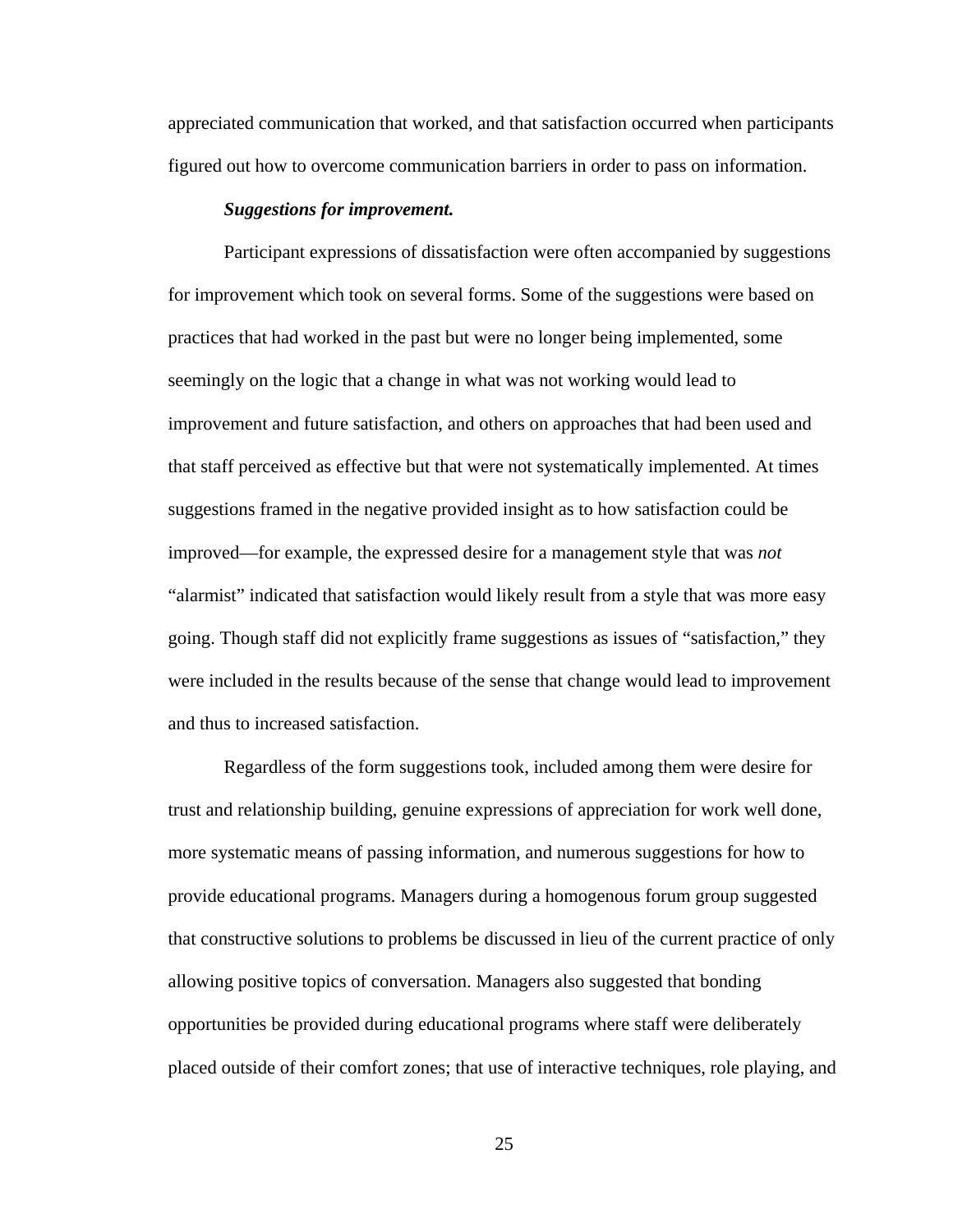humor be used to teach information; and that leveling the power structure would be beneficial and increase satisfaction among employees.

The shafts of light within Figure 2 represent, among other things, the above described suggestions given by staff because they symbolize a bridge between changes desired and what could potentially come to pass in reality (if suggestions were enacted). As well, the shafts of light represent instances where accountability has transcended wishful thinking and rhetoric to actually take form in the workplace.

#### *Meaningful work experiences.*

 Some staff spoke of meaningful work experiences that led to satisfaction. These experiences were reported to occur when staff felt appreciated and needed, when spirituality was considered to be important, when the benefits of the culture change movement (as implemented through Nurturing Fellowship Families) were perceived, and when relationship bonds were formed in the workplace.

#### *Feeling appreciated and needed.*

 While staff perceived that accolades from upper level management were few and far between at Sun Ranch, expressions of appreciation from families and residents led to satisfaction for some. One therapist shared a rewarding experience where a family wrote a letter of appreciation for the support and care that had been provided.

Forum group discussions drew attention to the importance of feeling valued and needed and how this added a dimension of meaning to the work experience. One participant commenting on the difference in attitude when staff felt needed versus not said, "I've seen those same CNAs, at other times, sitting on their butts doing nothing." The speaker contrasted this portrayal with what she noticed on a night when many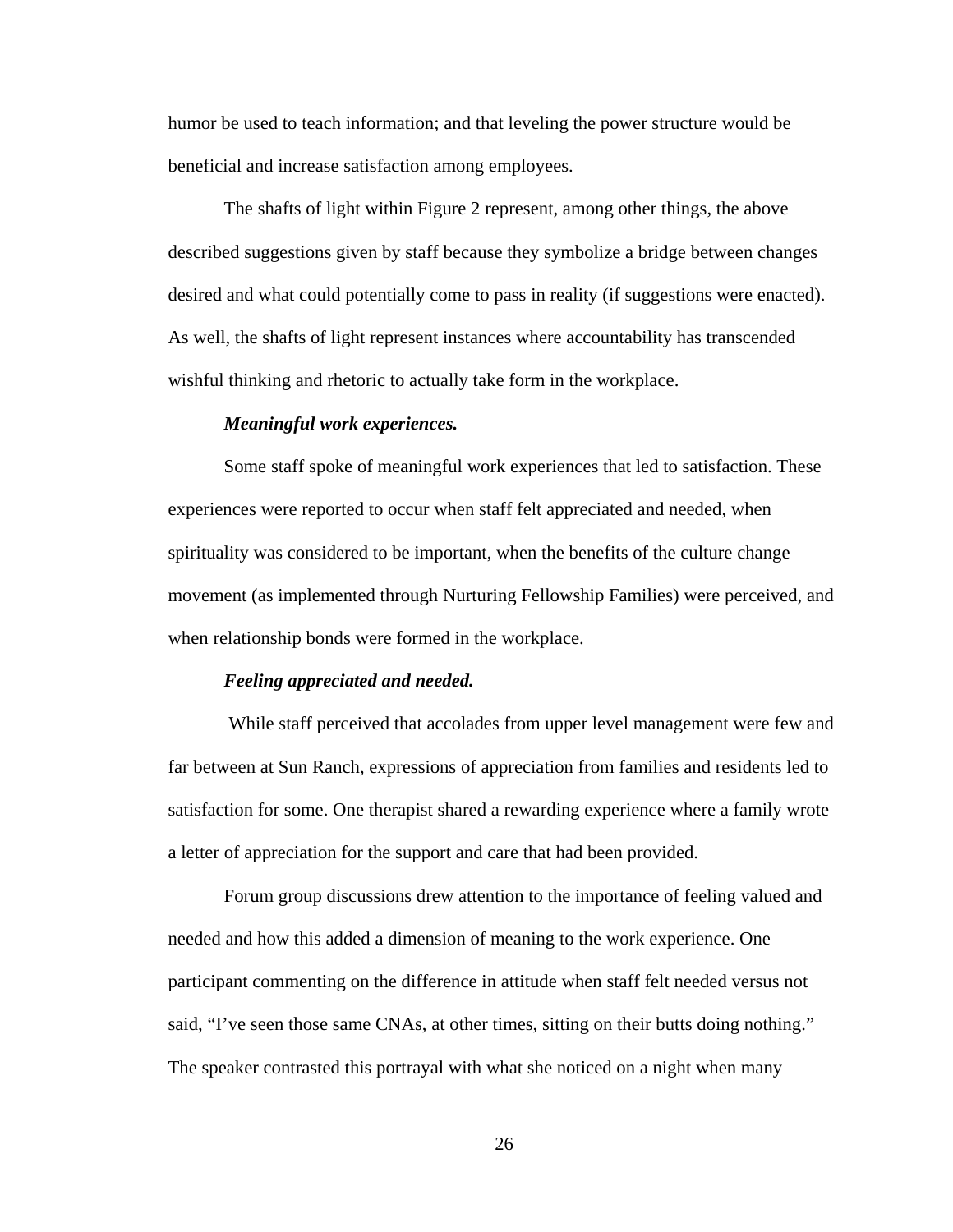residents were sick and the same staff were extremely busy, "… It's one of the few times, lately, that I've watched staff really have to work hard. And they actually were loving it. …They were doing a wonderful job." The speaker finished with, "…I think they want to work. And we need to make working worthwhile. See, they felt needed last night." Satisfaction appeared to improve when staff felt valued and needed.

## *Spirituality.*

 For some, the meaning of the work they did at Sun Ranch had a spiritual dimension due to its religious affiliations. One individual spoke of a "sense of calling" from God; others expressed satisfaction with the "different spirit" they sensed at Sun Ranch due to a community of faith. One caregiver shared, "…I like that it's Christianbased. Working at other facilities, it's about money. Here it's more about taking care of others and looking beyond money." In these cases, the spiritual aspect of what was being done at Sun Ranch provided meaning to jobs held by staff members.

#### *Benefits of culture change.*

The emphasis of Nurturing Fellowship Families on relationships and on person centered and ability focused care for residents appeared to help some staff members to find meaning in their work. One of the managers mentioned that benefits resulting from Nurturing Fellowship Families included improved stamina of residents allowing them to travel more with their families. There was a perception that working toward the Nurturing Fellowship Families philosophy was rewarding and that the benefits were tangible.

There was also the perception that the spirit of Nurturing Fellowship Families could help to build identity and teamwork among both residents and staff. One participant said, "… [Nurturing Fellowship Families] wasn't intended just to be social, but more of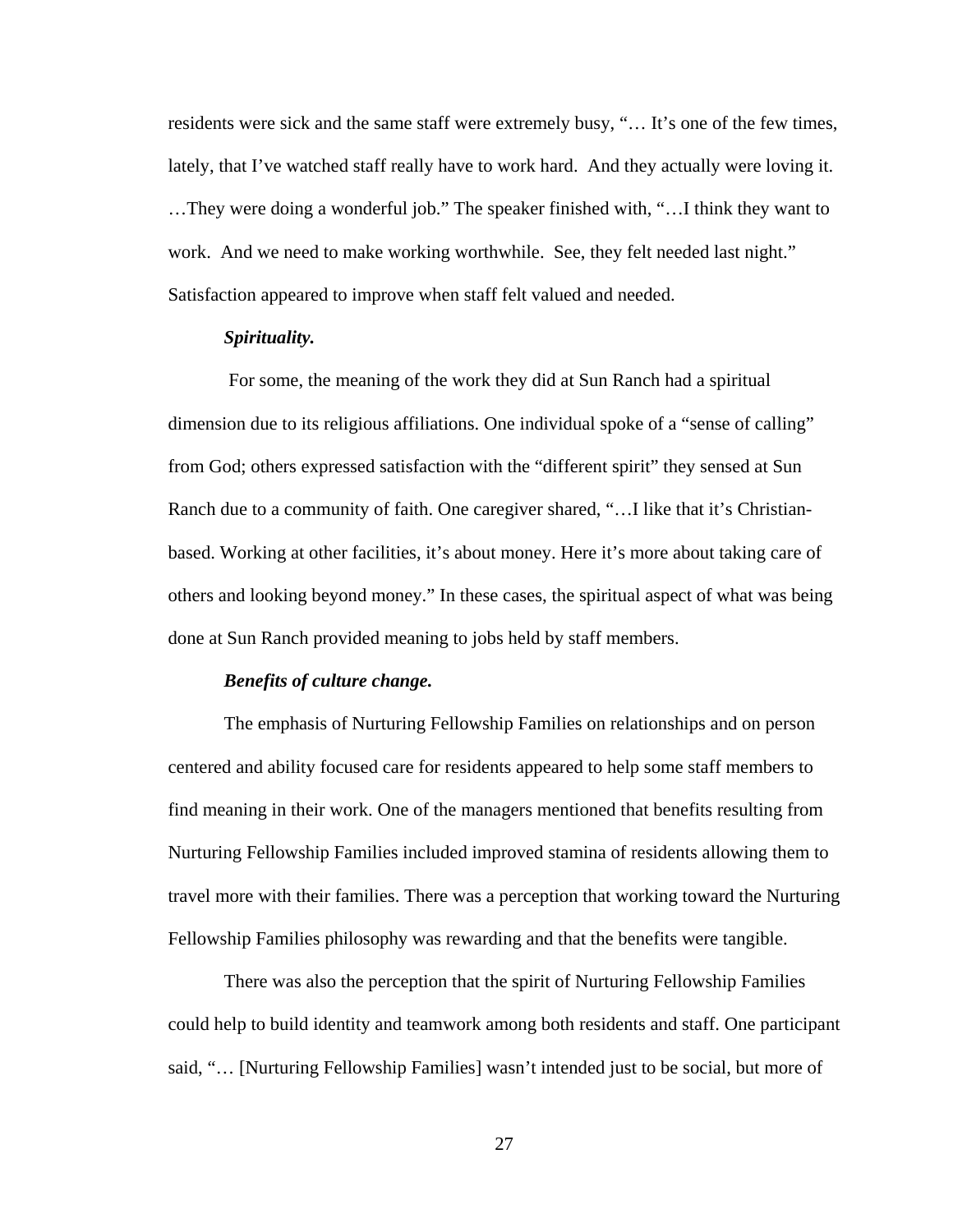an identity…. And it was a way of helping create something different and something more relationships." Satisfaction was expressed with the less clinical and more humanizing perspective that allowed staff and residents to more easily relate to each other. Another participant suggested that the implementation of Nurturing Fellowship Families could also be a way to help "cure" the apathy, cynicism, and poor morale pervading Sun Ranch staff. Some participants who understood the Nurturing Fellowship Families philosophy expressed satisfaction because they were able to see it as beneficial to both residents and staff.

#### *Forming relationships.*

Despite the lack of interpersonal safety at Sun Ranch, some participants still found opportunities to form or maintain meaningful relationships with other staff and residents. These bonds increased perceptions of satisfaction and occurred by way of neighborhood affiliation, love of residents, and continued friendships among staff.

*Neighborhood affiliation.* At times, the Nurturing Fellowship Families emphasis on neighborhoods helped with forming relationship bonds. Many staff mentioned how several of the Nurturing Fellowship Families neighborhoods had successfully built up a strong identity around their neighborhood affiliation. The sense of belonging and identity was attributed as well to the amount of effort spent developing the family, staff and resident relationships among these neighborhoods. Personalizing parties, day-to-day interactions and carefully crafting camaraderie were cited as having helped to increase the amount of satisfaction experienced in these neighborhoods. Additionally, increased consistency in staffing, as found in the Special Care Unit, was perceived to benefit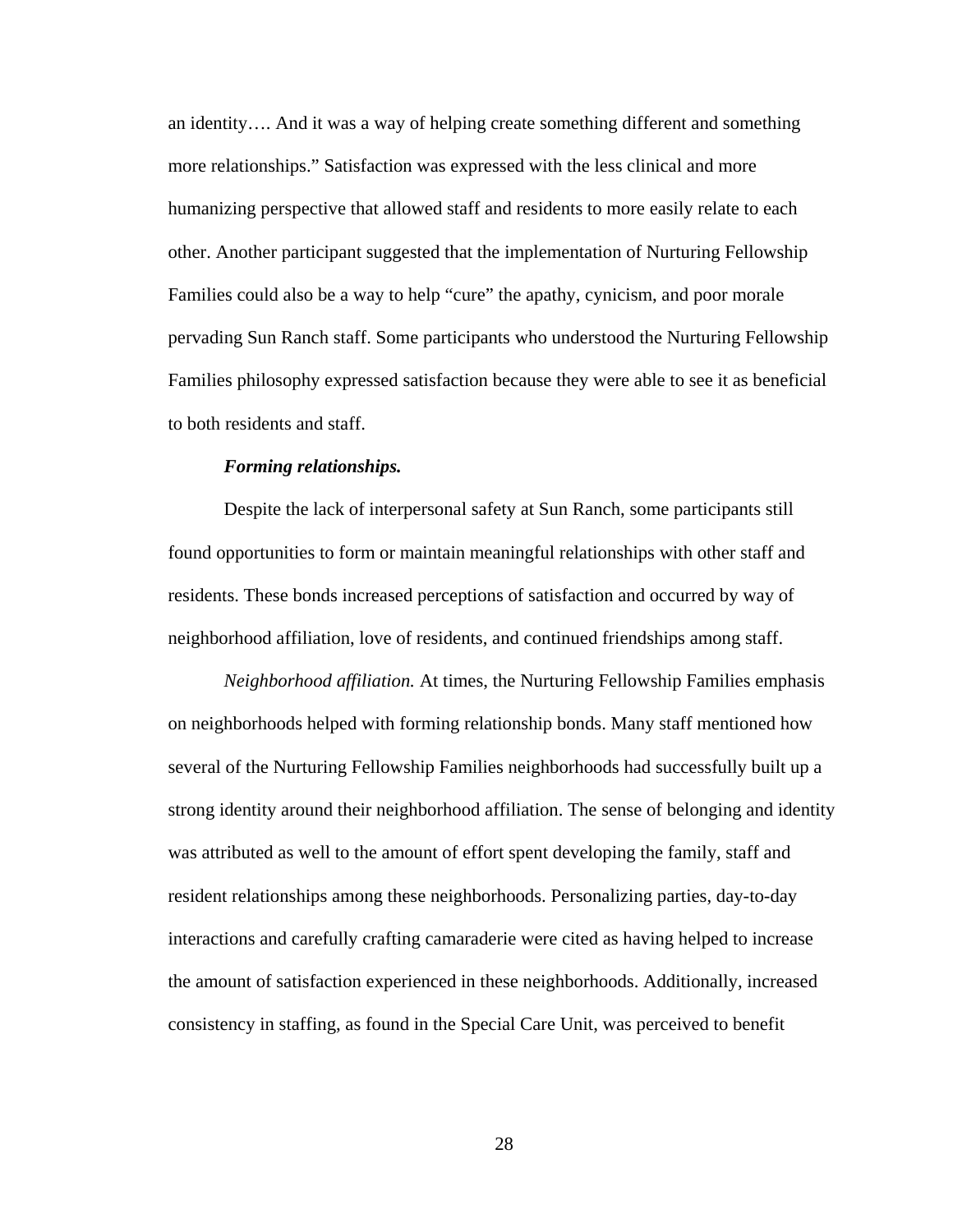relationship-building because relationships were able to form between residents and staff as they became familiar with each other.

*Love of residents.* Beyond Nurturing Fellowship Families neighborhoods, relationships also were perceived to spring from an intrinsic love of the residents. One manager who asked why staff came to work discerned that part of the reason was to interact with the residents. Residents were an aspect of the job that provided meaning to several participants. The value of residents was demonstrated in a round-about way through the admiration expressed for a nurse who stood up for them despite being labeled as a troublemaker as a result.

*Continued friendships.* As for staff friendships, one CNA mentioned that she had come back to Sun Ranch after leaving because of a friend still working there. As a matter of fact, the return of staff to Sun Ranch after leaving was not uncommon. One caregiver said, "People quit from here because they think that grass is always greener on the other side, but eventually they all come filtering back."

Staff depicted in the Figure 2 demonstrate a positive relationship; they are working together, supporting each other, engaged in conversation. It should be noted that everyone holds a handle representative of one of the themes of satisfaction, and that together these handles prop up a wind barrier that serves to insulate the figures from the surrounding environment.

## **Discussion**

This study explored staff perceptions of satisfaction in a long term care facility undergoing the implementation of culture change reform. Perceptions of dissatisfaction were pervasive among staff and attributed to breakdowns in communication, a hostile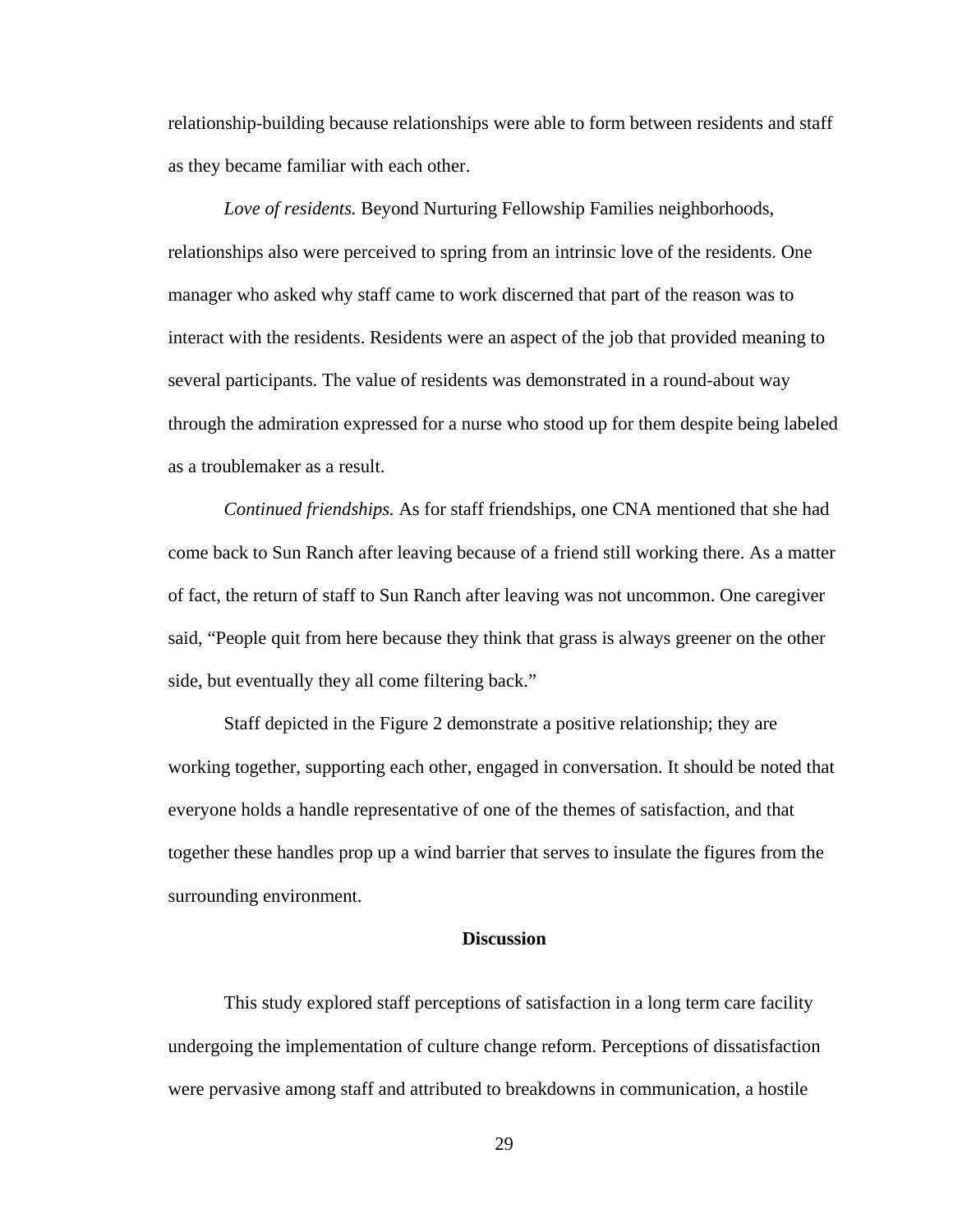work environment and ineffective leadership (Figure 1). Concurrently, however, experiences of satisfaction nevertheless occurred and were specifically enabled by supportive relationships, maintenance of accountability, a sense of purpose with work and personal calling (Figure 2). Dynamics that both support and undermine a sense of empowerment, on both personal and organizational levels, provide a lens with which to understand these contradictory experiences.

According to McKnight (1985), empowerment implies an internal locus of control. Brawley (2007) proposed, moreover, that when staff in long term care facilities are empowered, they are more likely to have a sense of control that allows them to truly implement culture change. For the purposes of discussion, then, concentration on dynamics that both undermined and supported empowerment at Sun Ranch seemed appropriate, especially given the broader aim of the current study to provide some benefit to the larger success of culture change implementation.

Dynamics that contributed to the problems at Sun Ranch due to their adverse affects on empowerment included gaps in knowledge, role ambiguity and conflict, lack of direct communication, possession of authority without system power, a lack of recognition and support, and a lack of teamwork. Conversely, dynamics that supported empowerment, thus providing ideas for what could be done to help, included the provision of empowering support, communication, camaraderie, and the optimization of psychological benefits on the job.

#### **Dynamics Affecting Empowerment**

 According to Kanter (1979), having power in an organization is partly contingent on having access to information. Organization disempowerment consequently results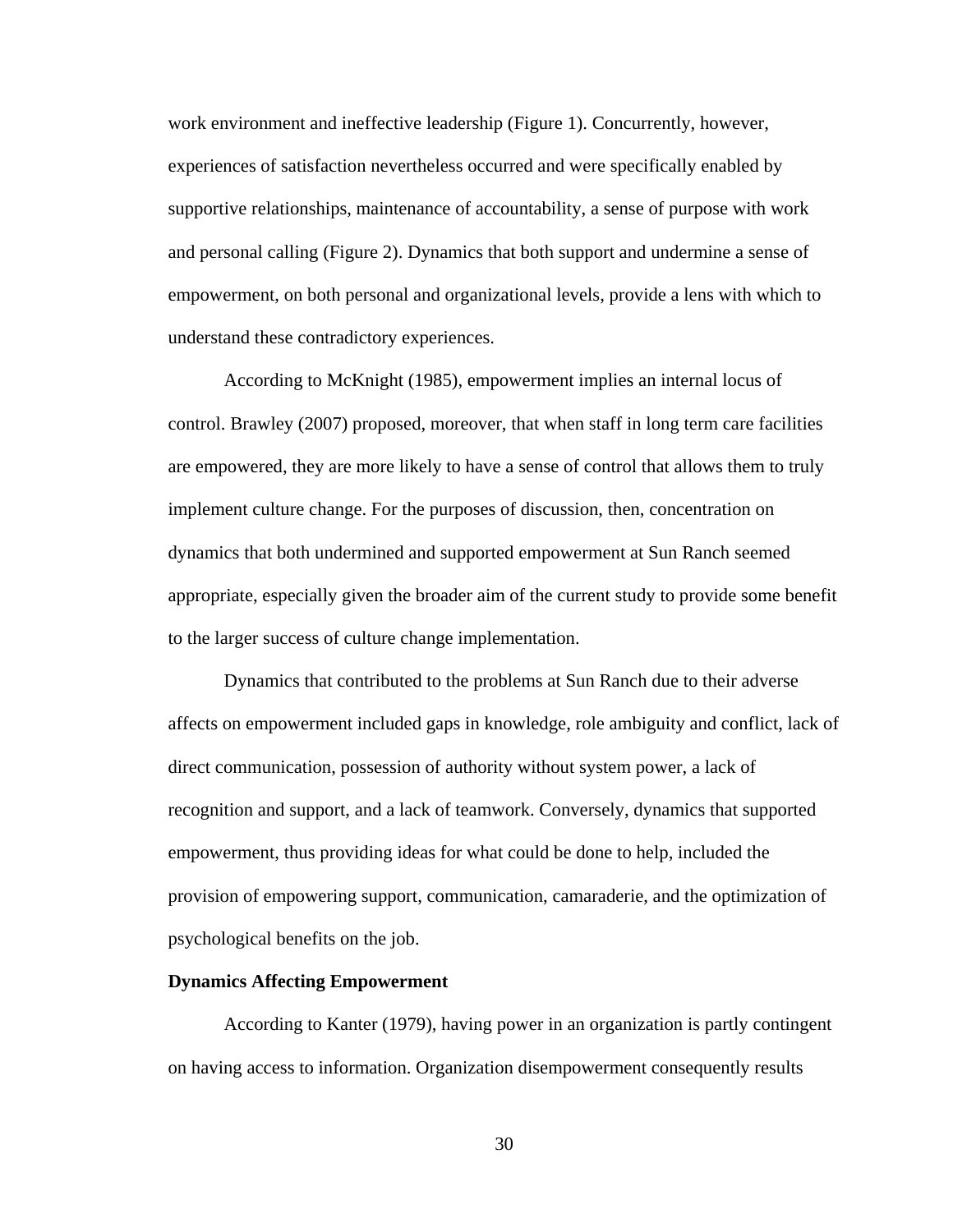when, as occurred at Sun Ranch, a breakdown in the communication system occurred, resulting in gaps in knowledge among staff. At Sun Ranch, employees were often in the dark concerning what procedures entailed, what patient-care concerns were, what Nurturing Fellowship Families was (even though they were supposed to be in the process of making it happen), and what they and other staff were authorized or unauthorized to do.

 Uncertainty surrounding the specific roles staff were meant to fulfill affected a sense of empowerment as well. Heponiemi, Elovainio, Kouvonen, Pekkarinen, Noro, Finne-Soveri, and Sinervo (2008) found associations between role ambiguity and conflict and unfavorable employee attitudes toward their jobs. Role conflict as discussed by Rai (2010) referred to contradictory expectations, and her study highlighted the impact these had on staff experiences of depersonalization and emotional exhaustion in the workplace. Contradictory expectations perceived at Sun Ranch disempowered those lower on the power hierarchy. These staff were at the relative mercy of those higher on the hierarchy because they were charged with carrying out commands, yet they did not feel they were receiving consistent messages about what they were supposed to do.

 Empowerment was also affected by a lack of direct communication. Schein (1999) underscored the importance of allowing people to save face; to maintain their sense of value and self-esteem during interactions. Talking directly to people with whom one has a problem affords the opportunity for saving face, and allows a person to preserve an internal locus of control to handle a situation. At Sun Ranch there seemed to be little opportunity for direct communication as disputes were reportedly taken to the executive director without first approaching the individual with whom the quarrel took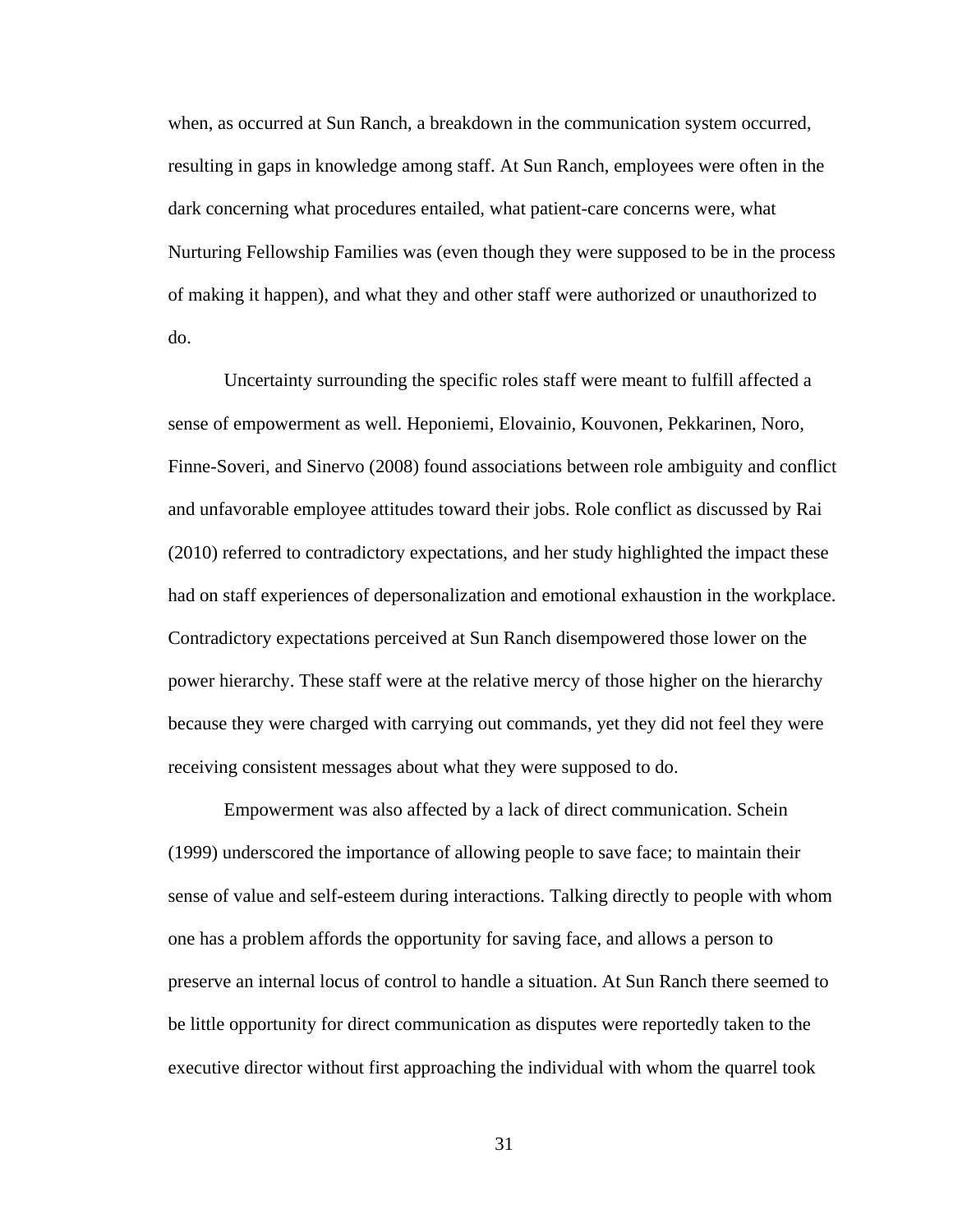place. Effectively, this led to disempowerment of that person who never was provided the opportunity to rectify the situation.

 Kanter (1993) drew attention to another systemic dynamic affecting empowerment when he proposed that, "People who have authority without system power are powerless. …They lack control over their own fate…." (p. 186). Empowerment could not occur when, as was reportedly the case at Sun Ranch, there existed a profound disconnect between possession of authority and reality of support given to back this authority up. Several nurses at Sun Ranch felt powerless to write up CNAs due to a lack of enforcement of consequences from upper levels of management. In a related vein, functional system power presupposes systemic support, and Al-Hussami's (2009) findings that nurses were more likely to be committed to their workplace when there was enough support at that site may provide a clue as to how to empower employees. Employees in a supportive environment that backs them up and also recognizes when they do things well may be more empowered to take actions that will move culture change along. At Sun Ranch, participants did not feel supported because they perceived that the focus was on inadequacies, and that hard work went unrecognized. In this way, they had a lesser sense of control, and thus were less empowered.

 Teamwork among staff members also has an effect on empowerment. A study completed by Tourangeau, Cranley, Laschinger, and Pachis (2010) found that, among other factors, weaker work group cohesion and decreased job satisfaction correlated with higher employee turnover. As seen at Sun Ranch, staff were disempowered due to a conspicuous lack of teamwork and camaraderie. Staff were less able to accomplish goals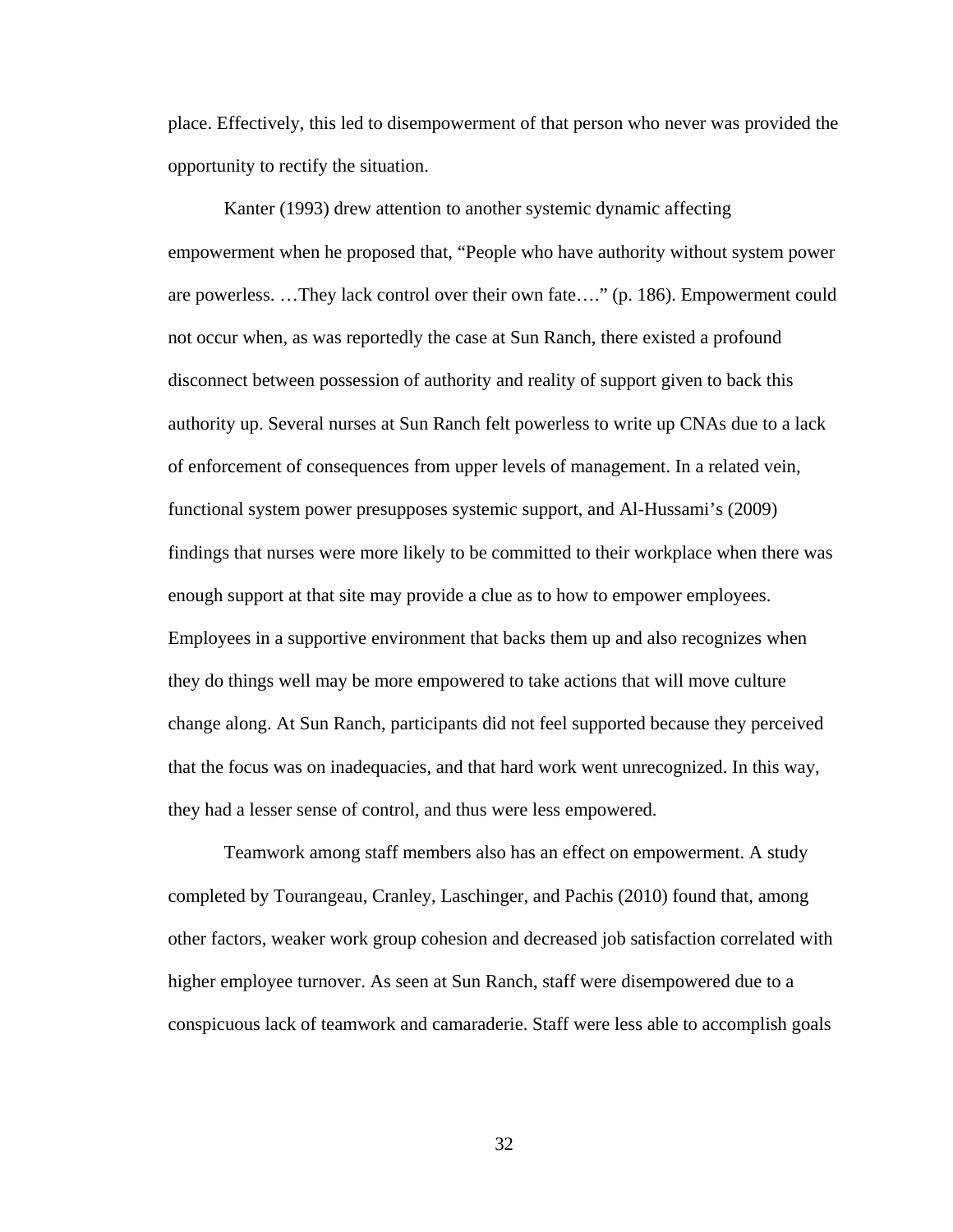because time and energy were spent undermining each other and refusing to help out other staff. In effect, staff appeared to disempower each other through acts of hostility.

#### **Dynamics Supporting Empowerment**

 Räikkönen, Perälä, and Kahanpää (2007) examined supervisory support along the dimension of empowering-oriented support (which included practices that allowed staff to take action and be involved in decision-making). One of their findings was that professional self-esteem could be raised if empowering support was given. At Sun Ranch, the DON may have restored a sense of power to some nurses by firing individuals they had previously identified as performing unsatisfactorily. This demonstration of support was empowering because it signaled that nurses could now take action and their efforts would be enforced by upper levels of management.

 Another dynamic supporting empowerment is communication. Schein (1999) proposed that there were six functions of communication. Among these were the ability for people to meet their own needs, make sense of confusing situations, benefit by setting up situations in order to best achieve goals, figure out and get to know other people, and create collaborative relationships. Empowerment through each dimension is possible because the locus of control centers on the individual and people are thus able to make things happen. Meeting one's own needs means taking power into one's own hands. Making sense of situations allows a person to take action, as does figuring out a path that will lead to goal attainment. Getting to know other people and the creation of collaborative relationships allow for humanization, and help in the ability to build rapport and teamwork. It has been previously discussed that hostility and lack of teamwork at Sun Ranch resulted in disempowering situations. Conversely, Schein (1999) pointed out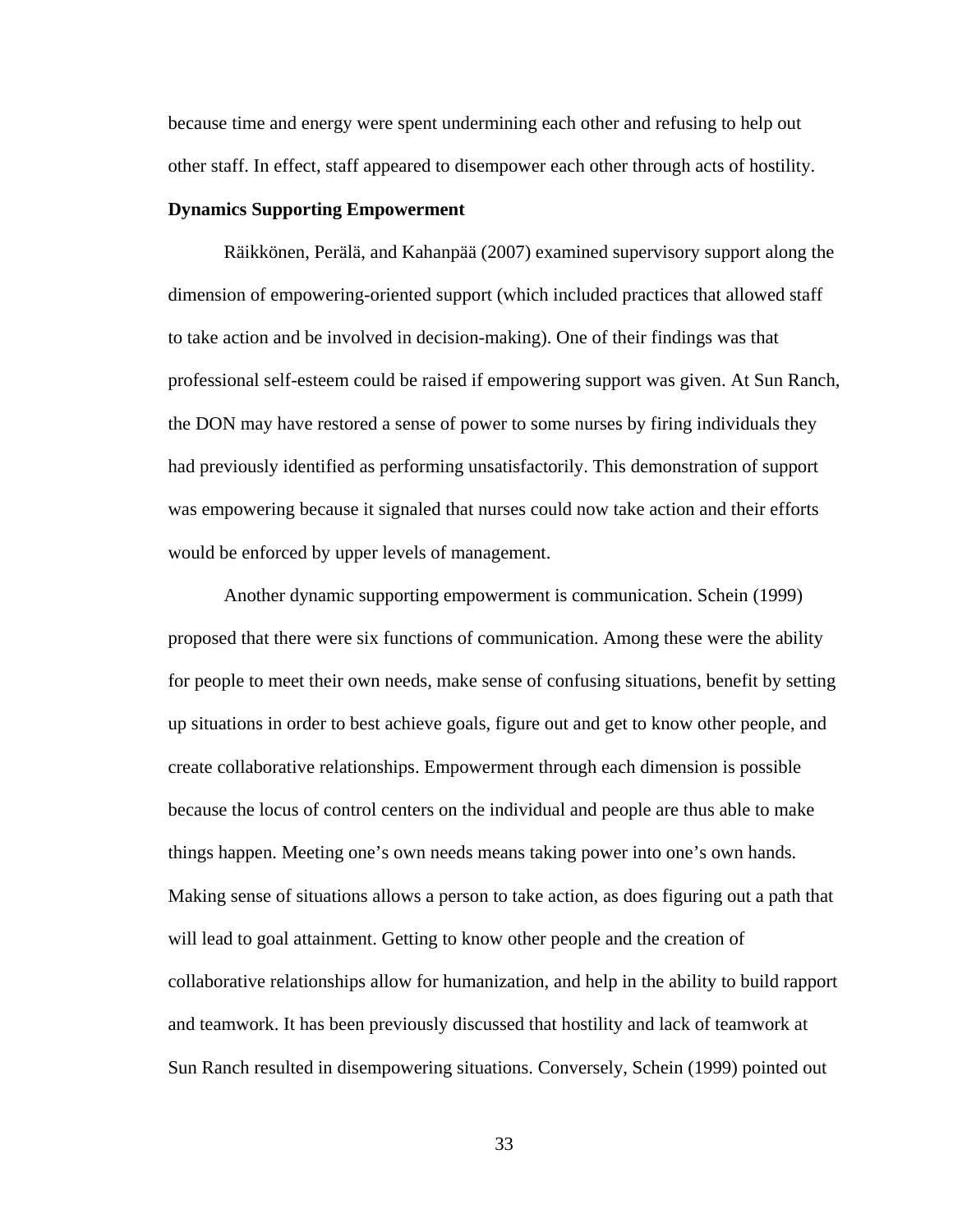that collaborative relationships allow us to accomplish more than we could alone. Rapport and teamwork are empowering in that people are working together to better achieve goals rather than working against each other, or at cross purposes.

 Further support for the empowering dimension of positive relationships was provided by Kuo, Yin, and Li's (2008) study, which also considered relationships among staff. Researchers used Kanter's theory of organizational empowerment as a framework to predict nursing assistants' job satisfaction in long term care and found that informal power (camaraderie with peers and those higher and lower on the hierarchy) was influential in predicting job satisfaction. Camaraderie allowed for communication and cooperation to make things happen. This experience was echoed at Sun Ranch by several participants who managed to overcome communication and relationship barriers and were then empowered to accomplish their ends.

 Positive psychological experiences on the job could also be empowering. Li, Chen and Kuo (2008) evaluated *psychological empowerment* (which included meaning, impact, competence, and self-efficacy) and found it to be negatively correlated with perceptions of work stress. With respect to Sun Ranch, the question was begged as to whether these empowering dimensions of meaning, impact, competence and self-efficacy could be optimized within the work environment. For staff who found a sense of meaning in their job, there did seem to be a higher sense of control and contentment.

#### **Limitations and Strengths**

One limitation of this study was that during the process of refining the large database of information, opportunities to return continually to focus on issues of reflexivity were limited. As a result, there may have been potential for bias due to the fact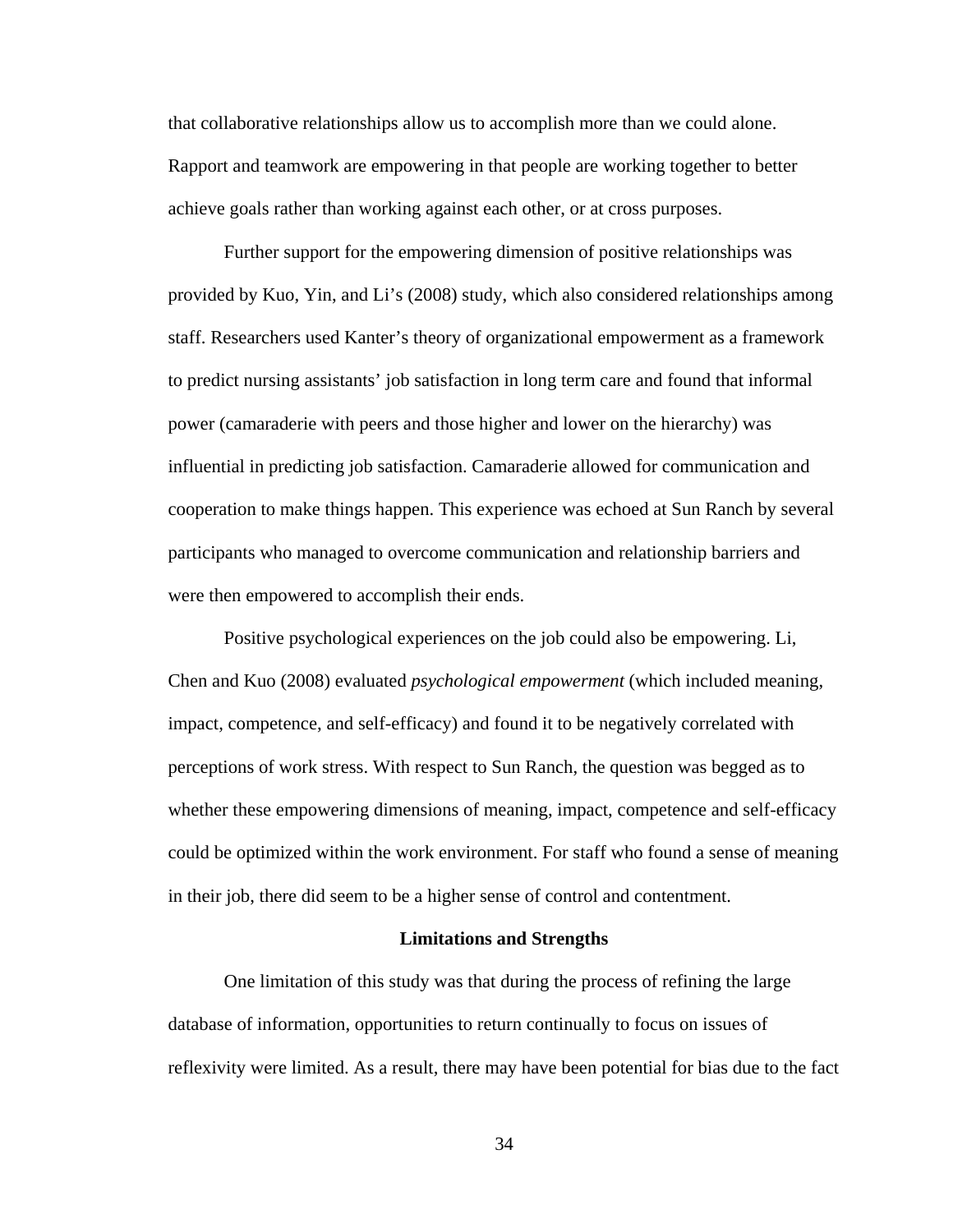that there were few occasions for the further exploration of hidden beliefs and assumptions. It was also the case that there may have been potential for a self-selection bias amongst the participants, as they were recruited on a volunteer basis. As well, given that this study was approached via a constructivist viewpoint, it must be acknowledged that the discussion simply provided one possible explanation for the findings, and that it was not necessarily the only or correct one.

Strengths of this study included prolonged engagement of the principal investigator (W. Wood), the triangulation of multiple data sources, an ongoing venue provided for member checking via the forum discussions, and peer review in developing code concurrence of meaning. The data also underwent an extensive process of coding and sifting, which was performed and corroborated by multiple student researchers. As well, I recognized that I was not part of the initial data collection and had not experienced the site firsthand, potentially lending a more objective point of view to the analysis. While findings from qualitative instrumental case studies are not readily generalizable to other settings, other research cited herein uncovered results similar in nature to those of the present study. These results served to legitimize use of the instrumental case study method and to support its validity. It appeared that occurrences at this particular site did not appear atypical, but rather characteristic of matters discussed in the larger body of knowledge regarding long term care.

## **Conclusion**

This case study examined issues related to staff satisfaction in a long-term care facility implementing culture change reforms. Based on results it appeared that issues of dissatisfaction were many and daunting, but that the outlook is far from hopeless. As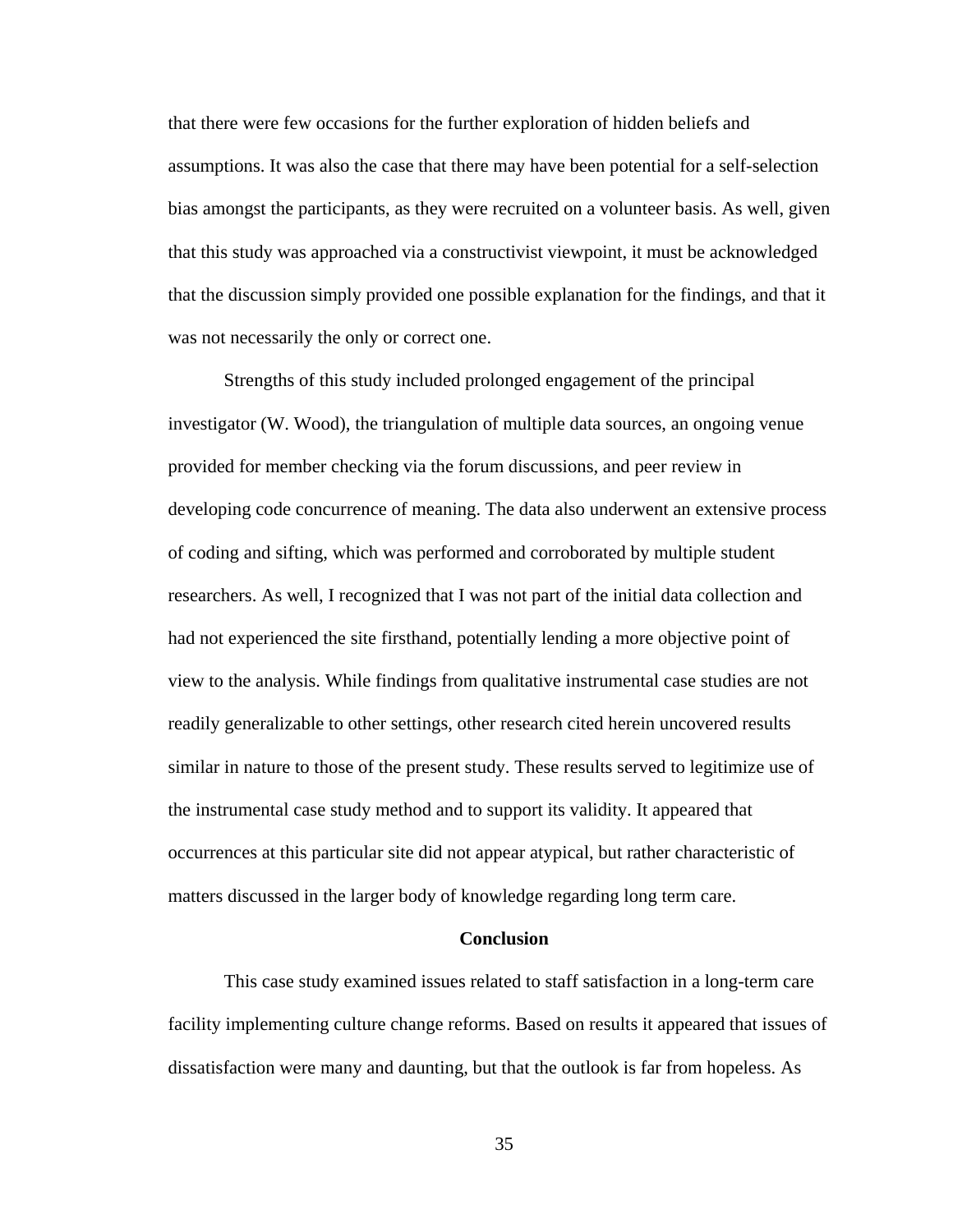findings of the current study appeared to be compatible with results of other studies, it is hoped that some tentative suggestions for optimizing the satisfaction of staff members in other long term care facilities implementing culture change reform can be made. The main conclusion of this study was that providing opportunities for empowerment within a long-term care facility is vital to staff members' experience of satisfaction.

Results from the current study suggested that empowerment may be achieved in a variety of ways, such as 1) Providing support to staff by backing up their authority, and showing respect for them by granting sincere acknowledgement of their work that lets them know they are valued, and having staff at upper levels of management spend time on the floor so that they are better acquainted with conditions faced by those providing direct care; 2) Devising a systematic form of communication that allows for direct interaction among staff, as well as the passage of information; 3) Deliberately cultivating caring, empathy and teamwork among staff members so that they may develop positive relationships; and 4) Listening to and trying to implement staff suggestions related to improving psychological benefits of the work experience. Future studies could examine perspectives of resident and family member satisfaction during the implementation of culture change reform. In this way a deeper understanding of the complexity of experiences during culture change could be attained that would enhance the body of knowledge regarding the successful implementation of this worthwhile movement.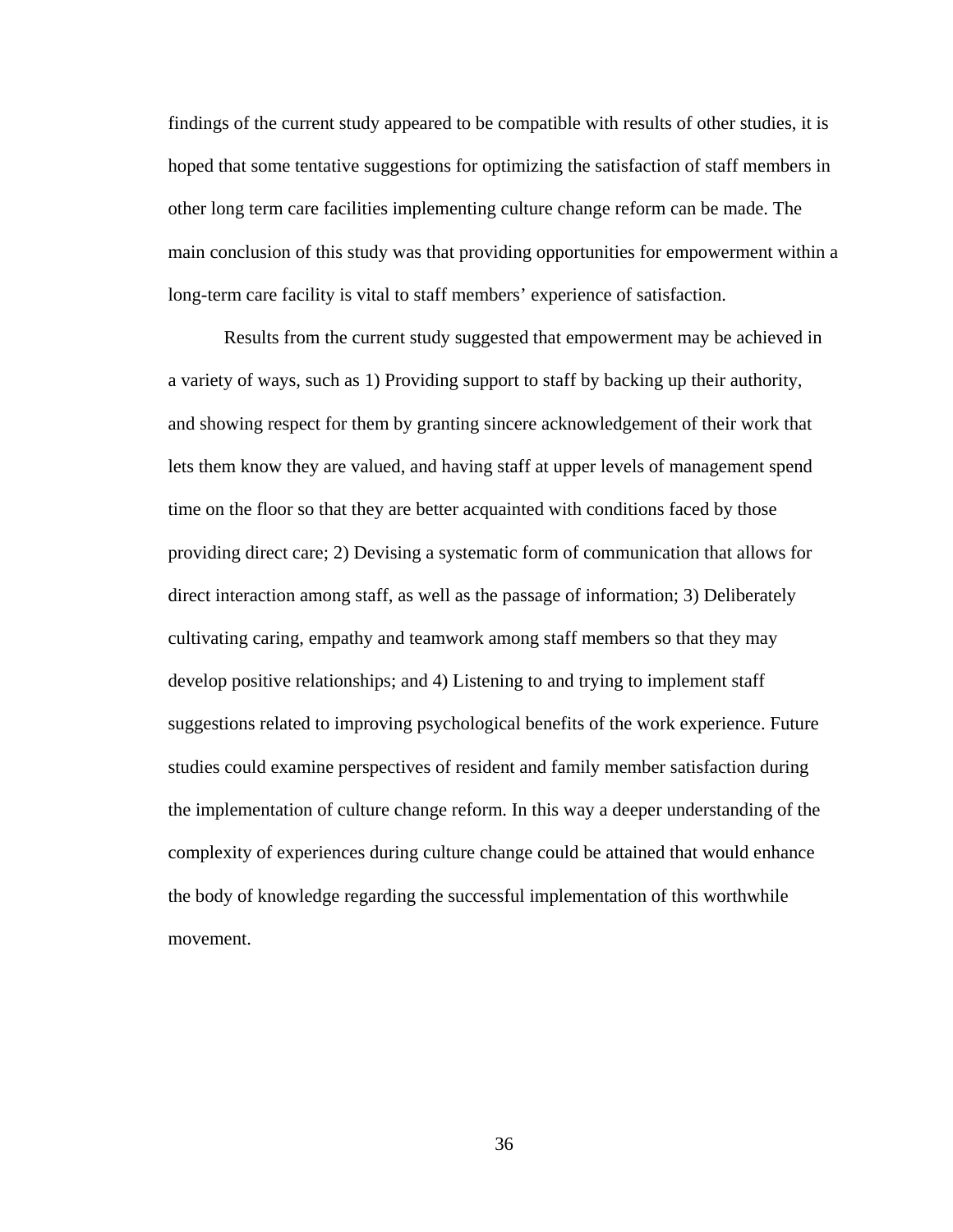### **REFERENCES**

- Adams, A., & Bond, S. (2003). Staffing in acute hospital wards: part 2. Relationships between grade mix, staff stability and features of ward organizational environment. *Journal of Nursing Management, 11*, 293-298.
- Al-Hussami, M. (2009). Predictors of nurses' commitment to health care organisations. *Australian Journal of Advanced Nursing, 26*(4), 36-48.
- American Occupational Therapy Association. (2008). Occupational therapy practice framework: Domain and process (2nd ed.). *American Journal of Occupational Therapy, 62*(6), 625-683.
- ATLAS.ti. (2008). ATLAS-ti (Version 5.5.9) [Computer software]. Berlin, Germany: ATLAS.ti Scientific Software Development GmbH.
- Borell, L., Lilja, M., Svidén, G. A., & Sadlo, G. (2001). Occupations and signs of reduced hope: An explorative study of older adults with functional impairments. *The American Journal of Occupational Therapy, 55*(3), 311-316.
- Bowers, B. J., Esmond, S., & Jacobson, N. (2003). Turnover reinterpreted: CNAs talk about why they leave. *Journal of Gerontological Nursing, 29*, 36-43.
- Brawley, E. C. (2007). What culture change is and why an aging nation cares. *Aging Today, 28*(4), 9-10.
- Christiansen, C. H. (1999). Defining lives: Occupation as identity: An essay on competence, coherence, and the creation of meaning, 1999 Eleanor Clarke Slagle lecture. *American Journal of Occupational Therapy, 53*, 547-558.
- Creswell, J. W. (2007). *Qualitative inquiry & research design: Choosing among five approaches* (2<sup>nd</sup> ed.). Thousand Oaks, CA: Sage Publications, Inc.
- Dawson, P., Kline, K., Wiancko, D. C., & Wells, D. (1986). Nurses must learn to distinguish between excess and actual disability to prolong the patient's competence. *Geriatric Nursing, 7*(6), 298-300. doi: 10.1016/S0197- 4572(86)80158-6
- Denzin, N. K., & Lincoln, Y. S. (2000). Introduction: The discipline and practice of qualitative research. In N. K. Denzin & Y. S. Lincoln (Eds.), *Handbook of qualitative research, 2nd edition* (pp.1-28). Thousand Oaks, CA: Sage Publications, Inc.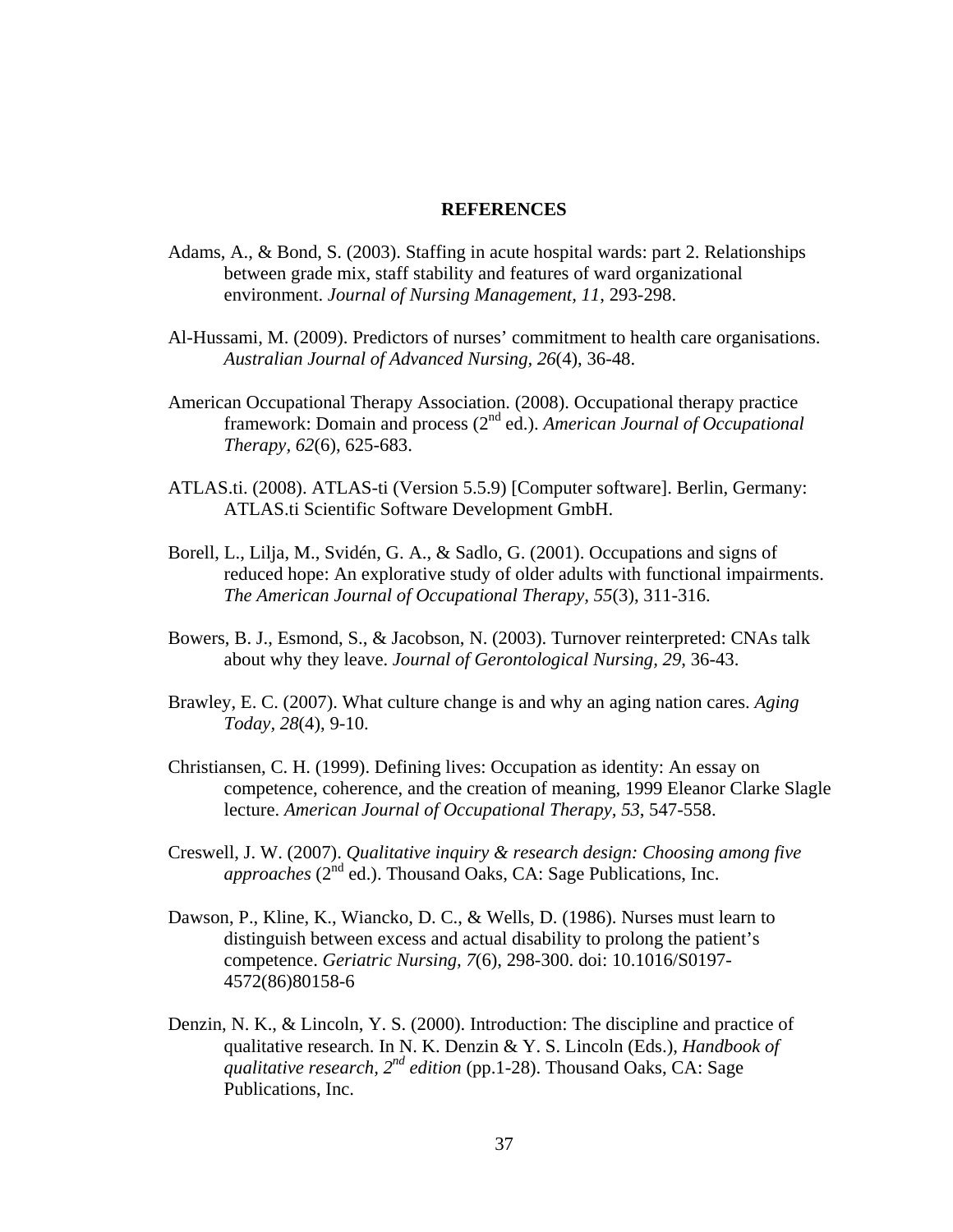- Duncan-Myers, A. M., Huebner, R. A. (2000). Relationship between choice and quality of life among residents in long-term-care facilities. *The American Journal of Occupational Therapy, 54*(5), 504-508.
- Engel, G. L. (1977). The need for a new medical model: A challenge for biomedicine. *Science, 196*(4286), 129-136.
- Haslam, N. (2006). Dehumanization: An integrative review. *Personality and Social Psychology Review, 10*(3), 252-264.
- Heponiemi, T., Elovainio, M., Kouvonen, A., Pekkarinen, L., Noro, A., Finne-Soveri, H., & Sinervo, T. (2008). Effects of the interaction between reaction component of personal need for structure and role perceptions on employee attitudes in longterm care for elderly people. *Journal of Applied Social Psychology, 38*(12), 2924- 2953.
- Kane, R. A. (2001). Long-term care and a good quality of life: Bringing them closer together. *The Gerontologist, 41*(3), 293-304.
- Kanter, R. M. (1979). Power failure in management circuits. *Harvard Business Review, 57*, 65-75.
- Kanter, R. M. (1993). *Men and women of the corporation* (2<sup>nd</sup> ed.). New York, NY: BasicBooks.
- Kitwood, T. (1997). *Dementia reconsidered: The person comes first*. Buckingham, England: Open University Press.
- Koren, M. J. (2010). Person-centered care for nursing home residents: The culturechange movement. *Health Affairs, 29*(2), 1-6. doi: 10.1377/hlthaff.2009.0966
- Kou, H. T., Yin, T. J.C., & Li, I. C. (2008). Relationship between organizational empowerment and job satisfaction perceived by nursing assistants at long-term care facilities. *Journal of Clinical Nursing, 17*, 3059-3066. doi: 10.1111/j.1365- 2702.2007.02072.x
- Larson, E. B., Buchner, D. M., Uhlmann, R. F., & Reifler, B. V. (1986). Caring for elderly patients with dementia. *Archives of Internal Medicine, 146*(10), 1909- 1910.
- Li, I. C., Chen, Y. C., & Kuo, H. T. (2008). The relationship between work empowerment and work stress perceived by nurses at long-term care facilities in Taipei city. *Journal of Clinical Nursing, 17*, 3050-3058. doi: 10.1111/j.1365- 2702.2008.02435.x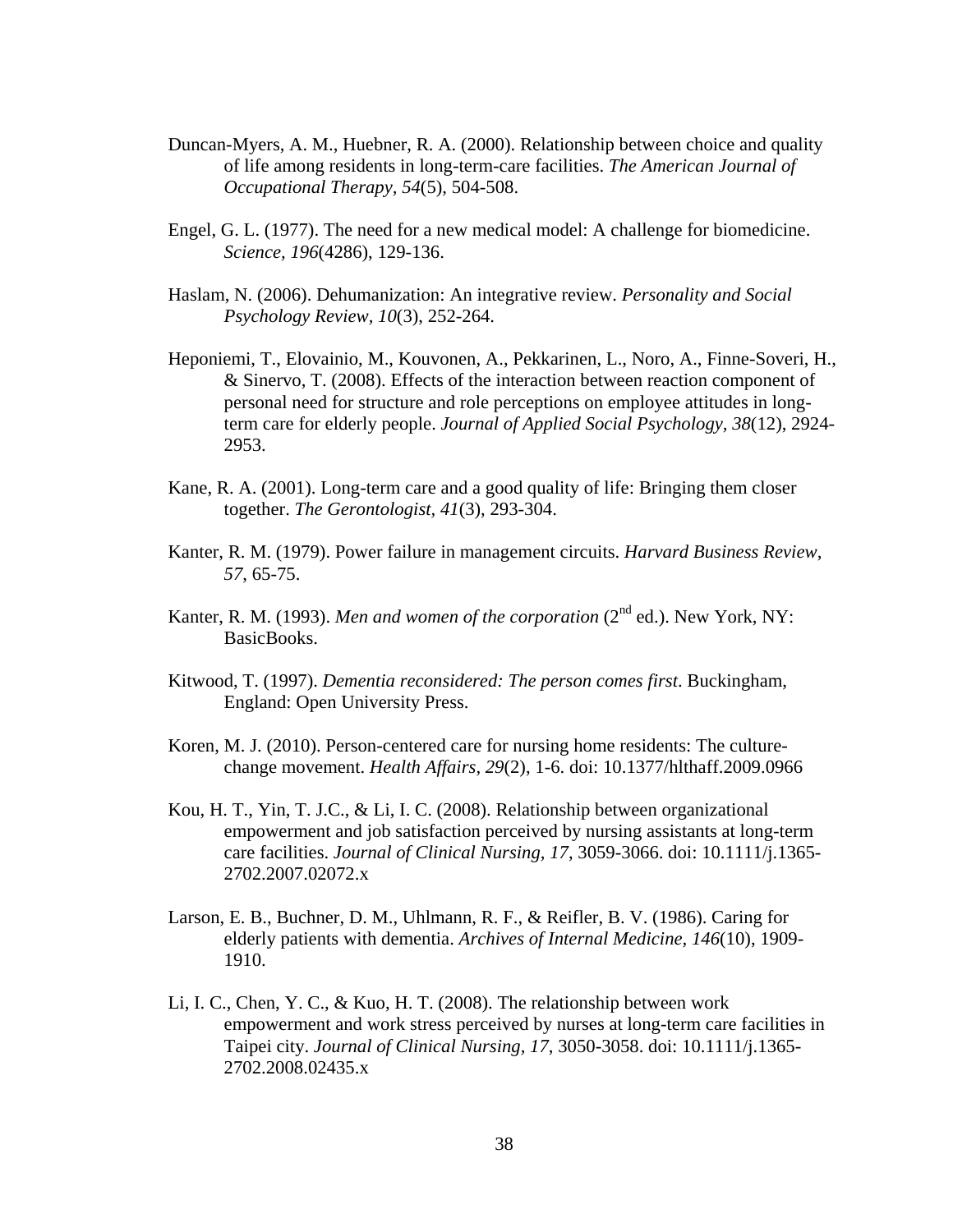- Lincoln, Y. S., & Guba, E. G. (2000). Paradigmatic controversies, contradictions, and emerging confluences. In N. K. Denzin & Y. S. Lincoln (Eds.), *Handbook of qualitative research, 2nd edition* (pp.163-188). Thousand Oaks, CA: Sage Publications, Inc.
- MacNeil, C. (2002). Evaluator as steward of citizen deliberation. *American Journal of Evaluation, 23*(1), 45-54.
- McKnight, J. L. (1985). Health and empowerment. *Canadian Journal of Public Health, 76*, 37-38.
- Miles, M. B., & Huberman, M. A. (1994). *Qualitative data analysis*. Thousand Oaks, CA: SAGE Publications, Inc.
- Moles, D. (2006). Bringing culture into better focus: What are the *real* ingredients of culture change in nursing facilities? *Nursing Homes: Long Term Care Management, 55*, 18-20.
- Rai, G. S. (2010). Burnout among long-term care staff. *Administration in Social Work, 34*(3), 225-240.
- Räikkönen, O., Perälä, M. L., & Kahanpää, A. (2007). Staffing adequacy, supervisory support and quality of care in long-term care settings: staff perceptions. *Journal of Advanced Nursing, 60*(6), 615-626. doi: 10.1111/j.1365-2648.2007.04443.x
- Reilly, M. (1962). Occupational therapy can be one of the great ideas of  $20<sup>th</sup>$  century medicine, 1962 Eleanor Clarke Slagle lecture. *The American Journal of Occupational Therapy, 16*(1), 1-9.
- Rogers, J. C., Holm, M. B., Burgio, L. D., Hsu, C., Hardin, J. M., & McDowell, B. J. (2000). Excess disability during morning care in nursing home residents with dementia. *International Psychogeriatrics, 12*(2), 267-282.
- Schein, E. H. (1999). *Process consultation revisited: Building the helping relationship*. Reading, MA: Addison-Wesley Publishing Company, Inc.
- Shannon, P. D. (1977). The derailment of occupational therapy. *The American Journal of Occupational Therapy, 31*(4), 229-234.
- Strauss, A., & Corbin, J. (1998). *Basics of qualitative research: Techniques and procedures for developing grounded theory*. Thousand Oaks, CA: SAGE Publications, Inc.
- Studer, Q. (2004). The value of employee retention. *Health Care Financial Management, 58*(1), 52-57.